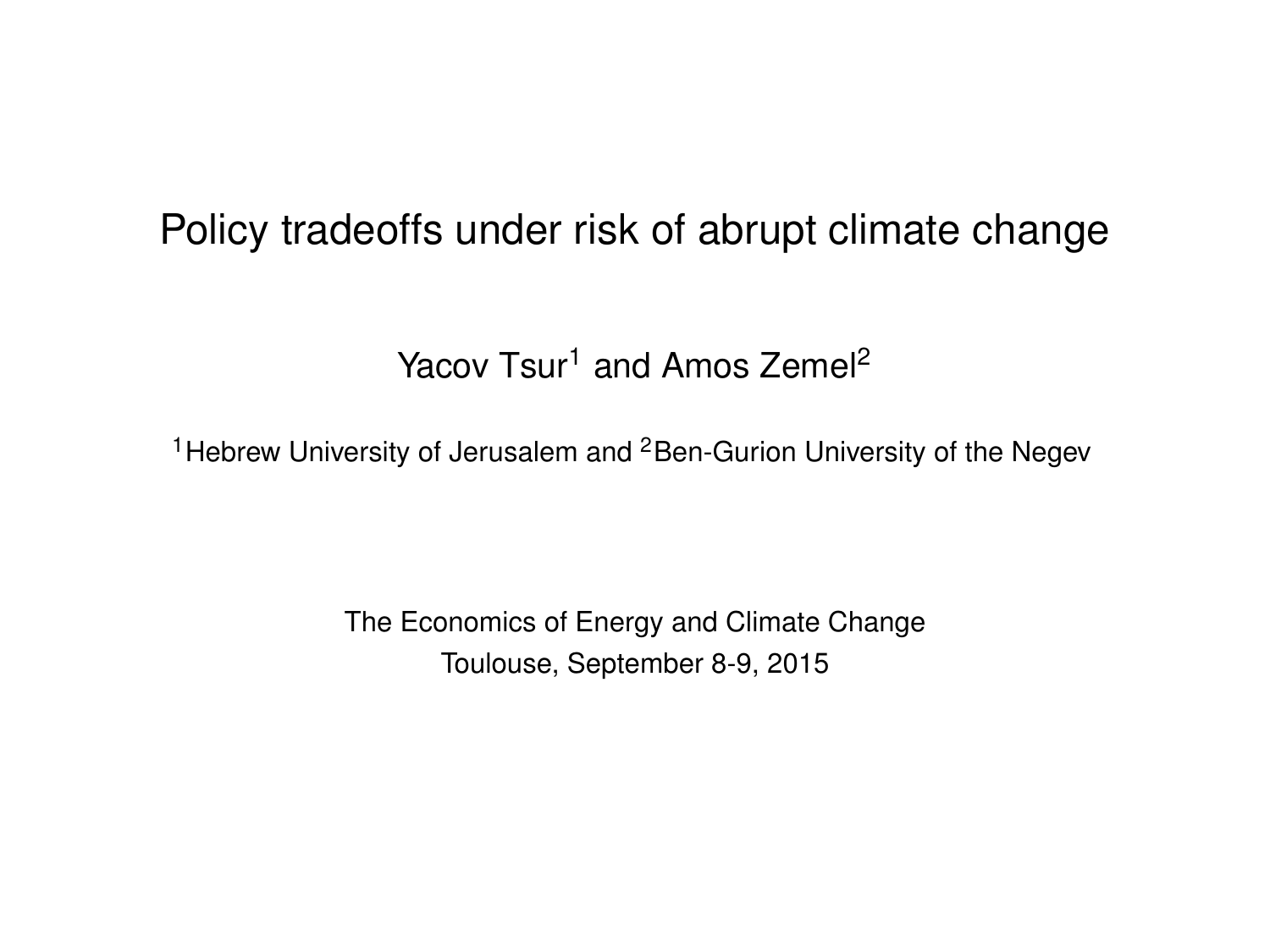<span id="page-1-0"></span>

| Intro          | Setup | Long run properties | Application | summary |
|----------------|-------|---------------------|-------------|---------|
| $\bullet$ 0000 | 00000 | $\circ$             | $\circ$     |         |
|                |       |                     |             |         |

## MOTIVATION

- The more serious outcomes of climate change are associated with abrupt catastrophic events;
- Occurrence conditions are stochastic or not well-understood ⇒
- Uncertain occurrence time; occurrence probability depends on policy: endogenous hazard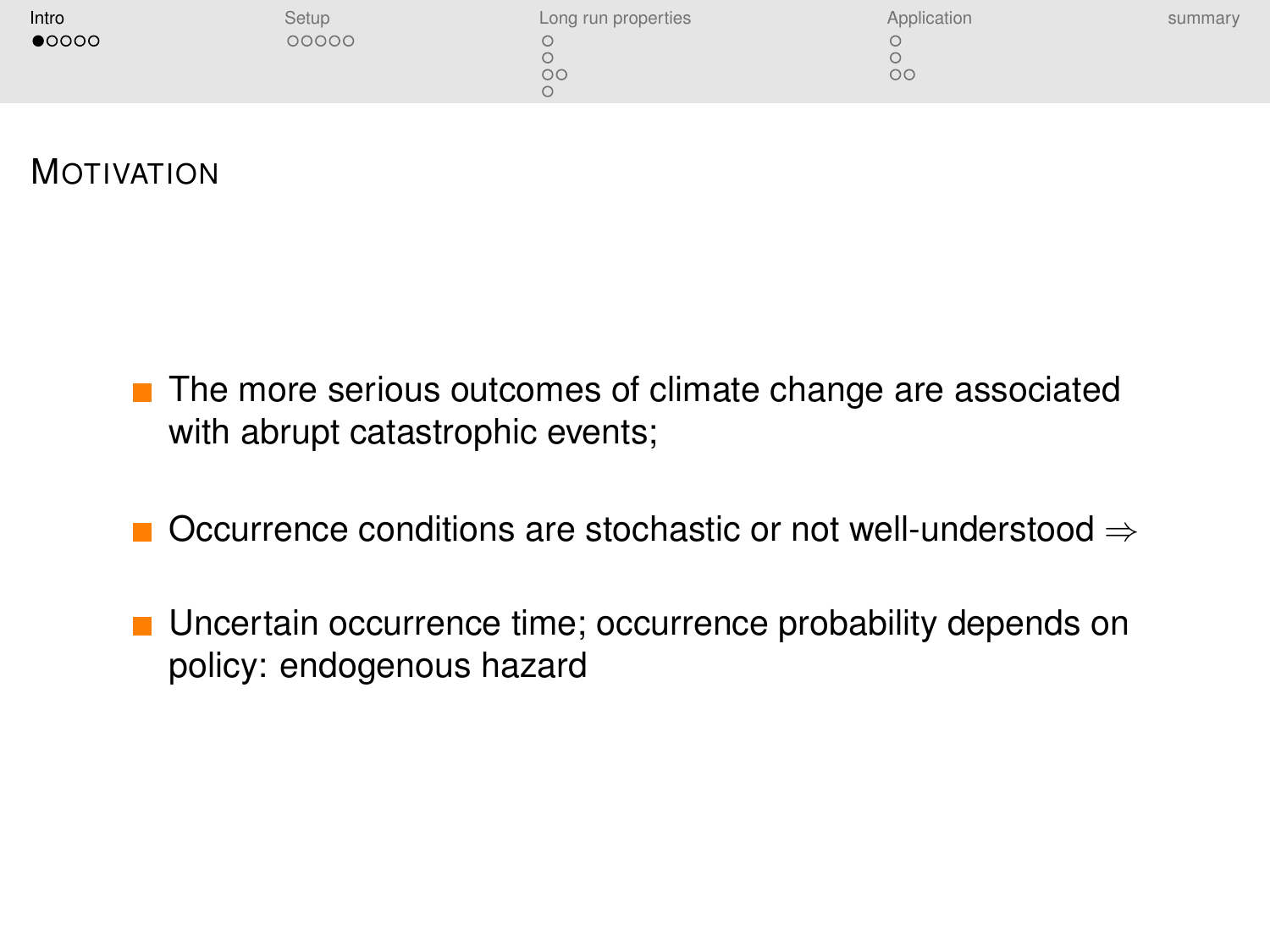| Intro | Setup | Long run properties | Application | summary |
|-------|-------|---------------------|-------------|---------|
| 00000 | 00000 | OС                  | $\circ$     |         |

#### CLIMATE CHANGE CONTEXT

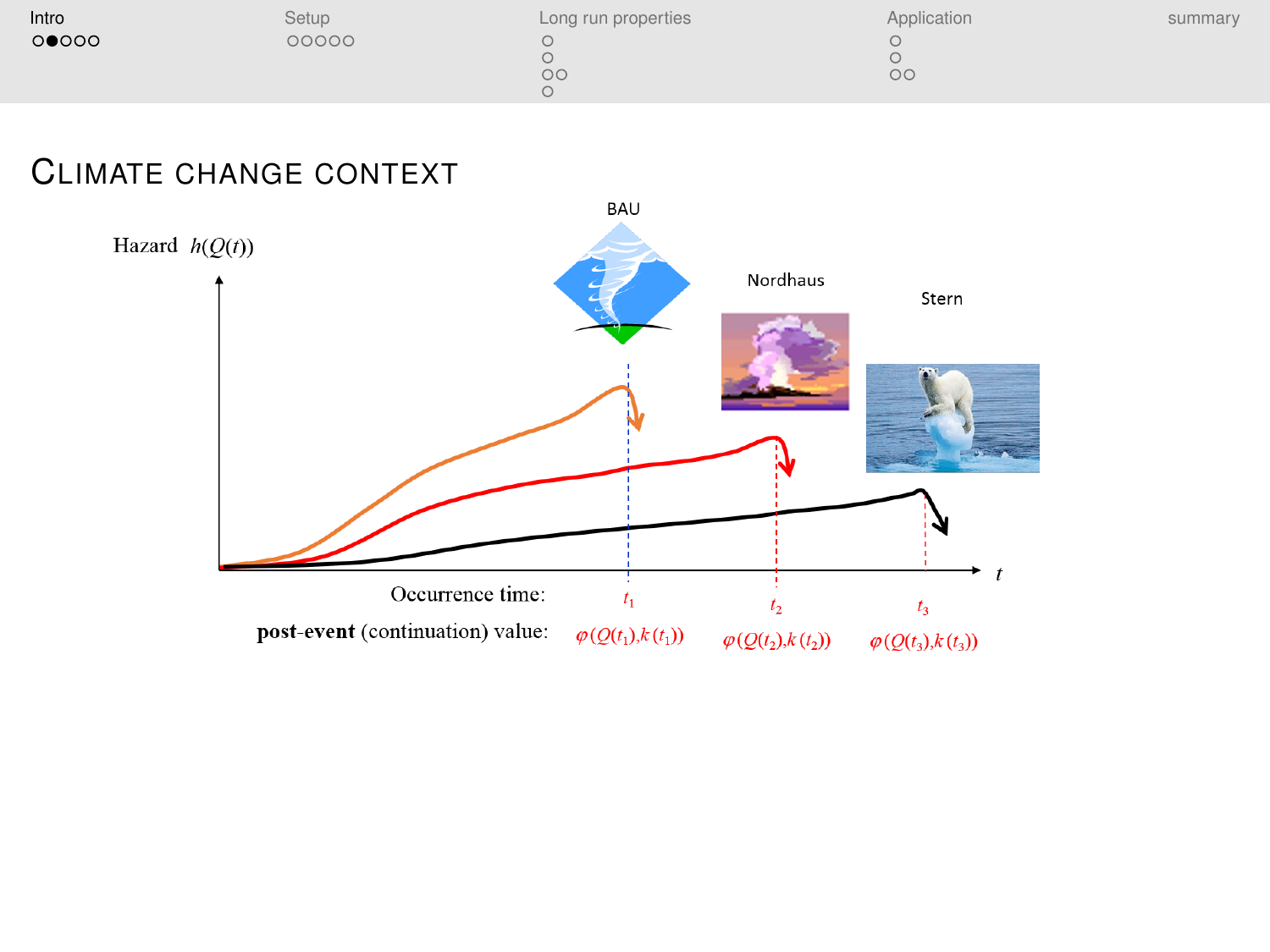| Intro | Setup | Long run properties | Application | summary |
|-------|-------|---------------------|-------------|---------|
| 00000 | 00000 |                     |             |         |
|       |       | $\circ$             | $\circ$     |         |

#### CLIMATE CHANGE CONTEXT



- $Q(t)$  =GHG stock affects the hazard rate (occurrence probability)
- $k(t)$  =adaptation capital (levees, vaccines, crop varieties) affects the scale of damage upon occurrence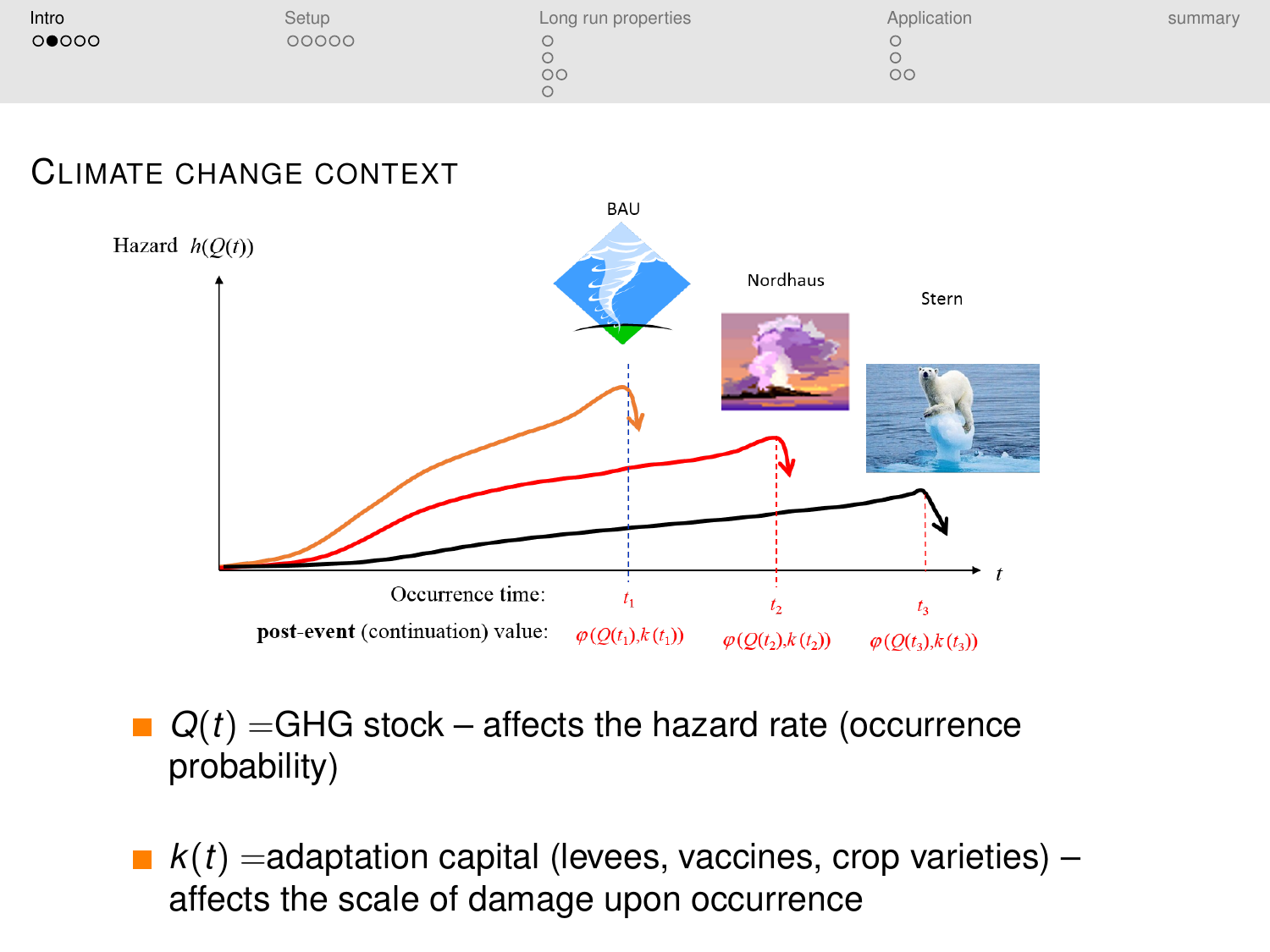| Intro | Setup | Long run properties | Application | summary |
|-------|-------|---------------------|-------------|---------|
| 00000 | 00000 | $\circ$             | $\circ$     |         |

CLIMATE POLICY: MITIGATION & ADAPTATION

**Mitigation** efforts (emission abatement, carbon capture) affect the GHG stock *Q*(*t*)

**Adaptation** investment determines the adaptation capital *k*(*t*)

Both activities reduce the welfare of present generation but contribute to the welfare of future generations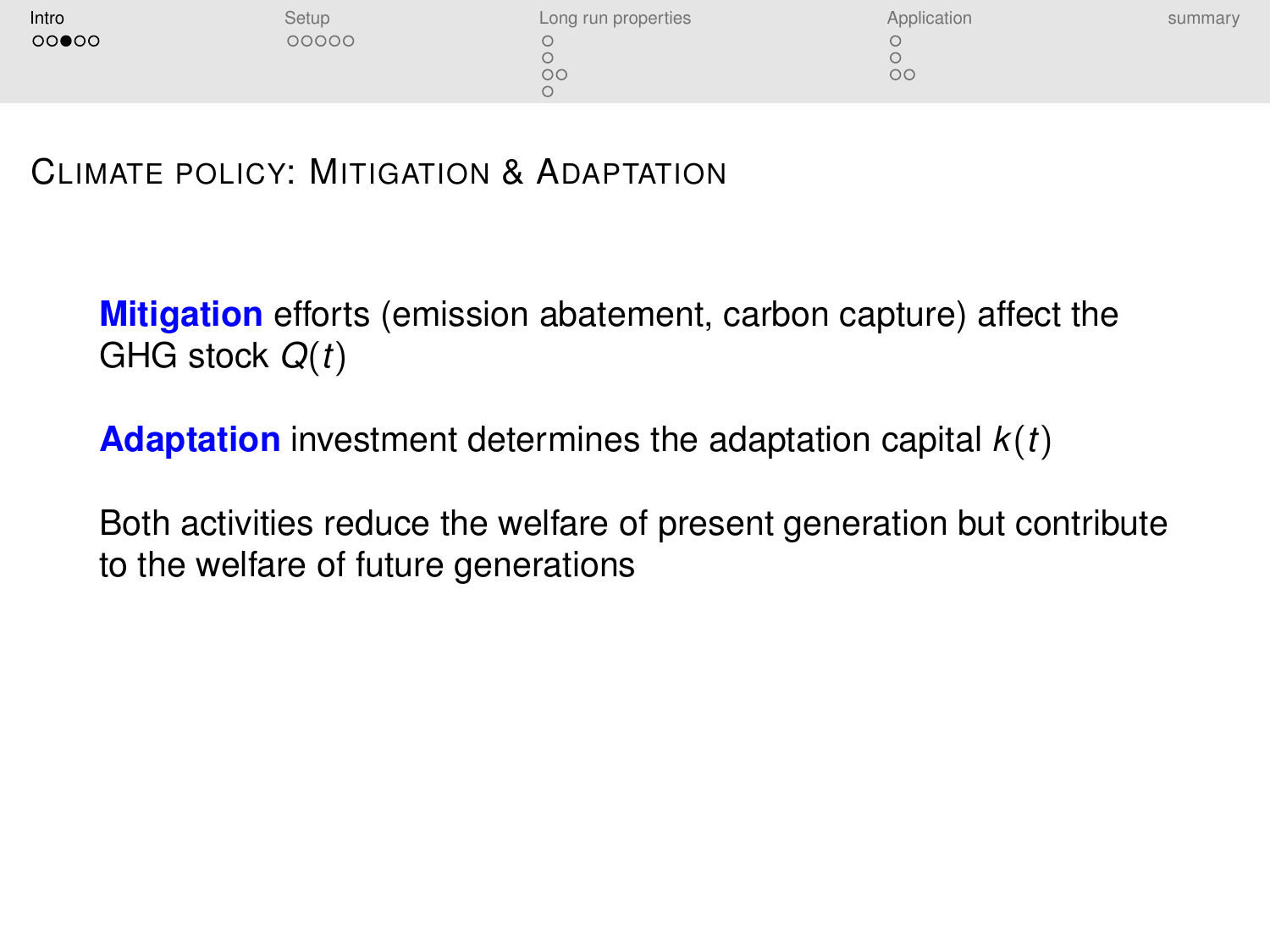| Intro | Setup | Long run properties | Application | summary |
|-------|-------|---------------------|-------------|---------|
| 00000 | 00000 |                     |             |         |
|       |       | OС                  | $\circ$     |         |

CLIMATE POLICY: MITIGATION & ADAPTATION

**Mitigation** efforts (emission abatement, carbon capture) affect the GHG stock *Q*(*t*)

**Adaptation** investment determines the adaptation capital *k*(*t*)

Both activities reduce the welfare of present generation but contribute to the welfare of future generations

#### Purpose

Characterize optimal long-run **Mitigation-Adaptation** mix (steady state properties)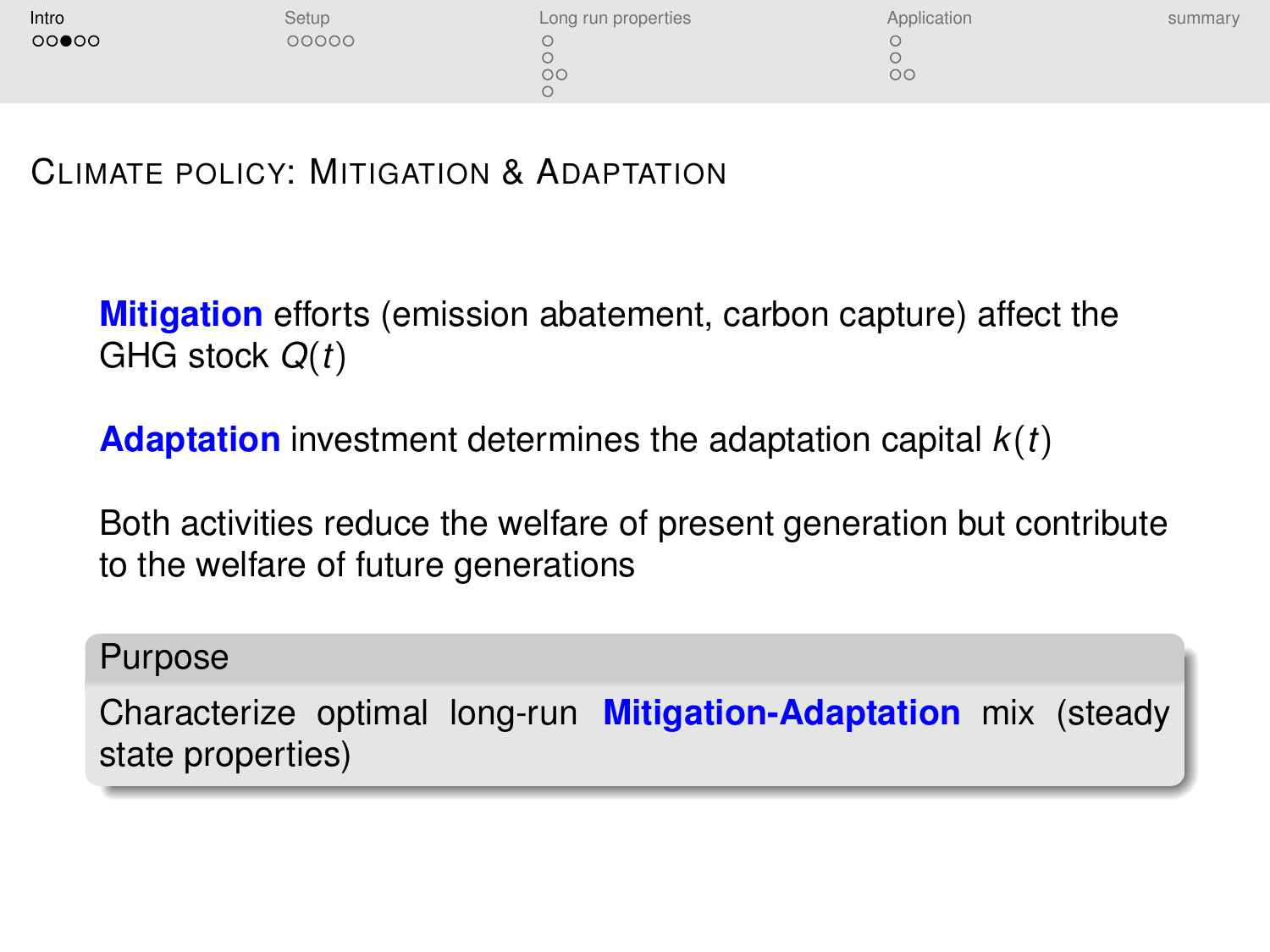| Intro | Setup | Long run properties | Application | summary |
|-------|-------|---------------------|-------------|---------|
| 00000 | 00000 |                     |             |         |
|       |       | $\circ$             | $\circ$     |         |

## **CONTRIBUTION**

- Tsur and Zemel (2014) developed a general method to identify optimal steady states in multi-dimensional dynamic economic models (extends the single-state case of Tsur & Zemel, 2001, 2014a)
- **Apply this methodology to (2-dimensional) mitigation-adaptation,** climate change policies
- Relaxes the linearity assumption of Zemel  $(2015)$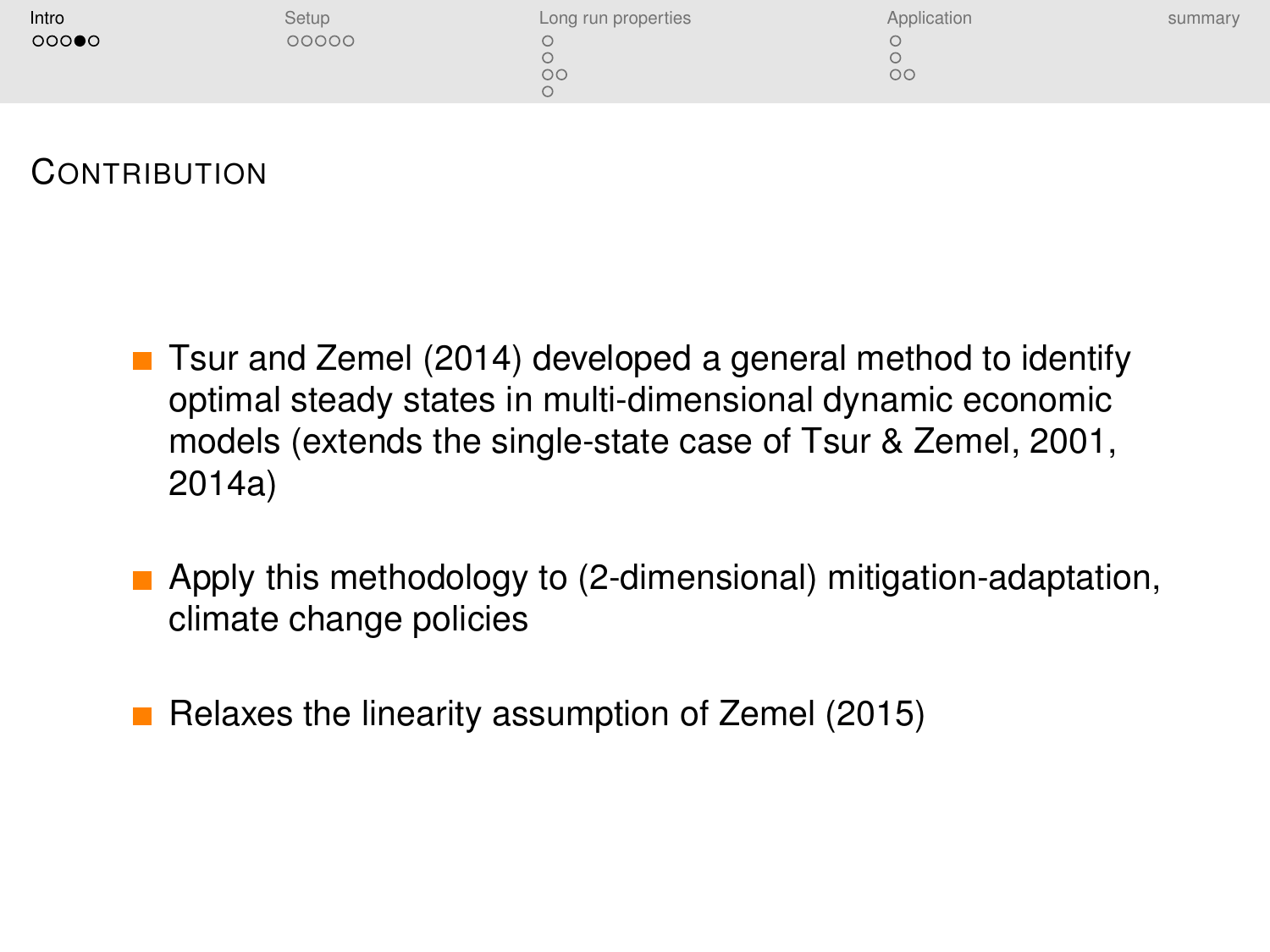| Intro | Setup | Long run properties | Application | summary |
|-------|-------|---------------------|-------------|---------|
| 0000  | 00000 | $\circ$             | $\circ$     |         |

#### **EXAMPLES**

- **Unknown stock (Kemp 1973)**
- $\blacksquare$ Date of nationalization (Long 1975)
- Nuclear accidents (Cropper 1976; Aronsson et al. 1998)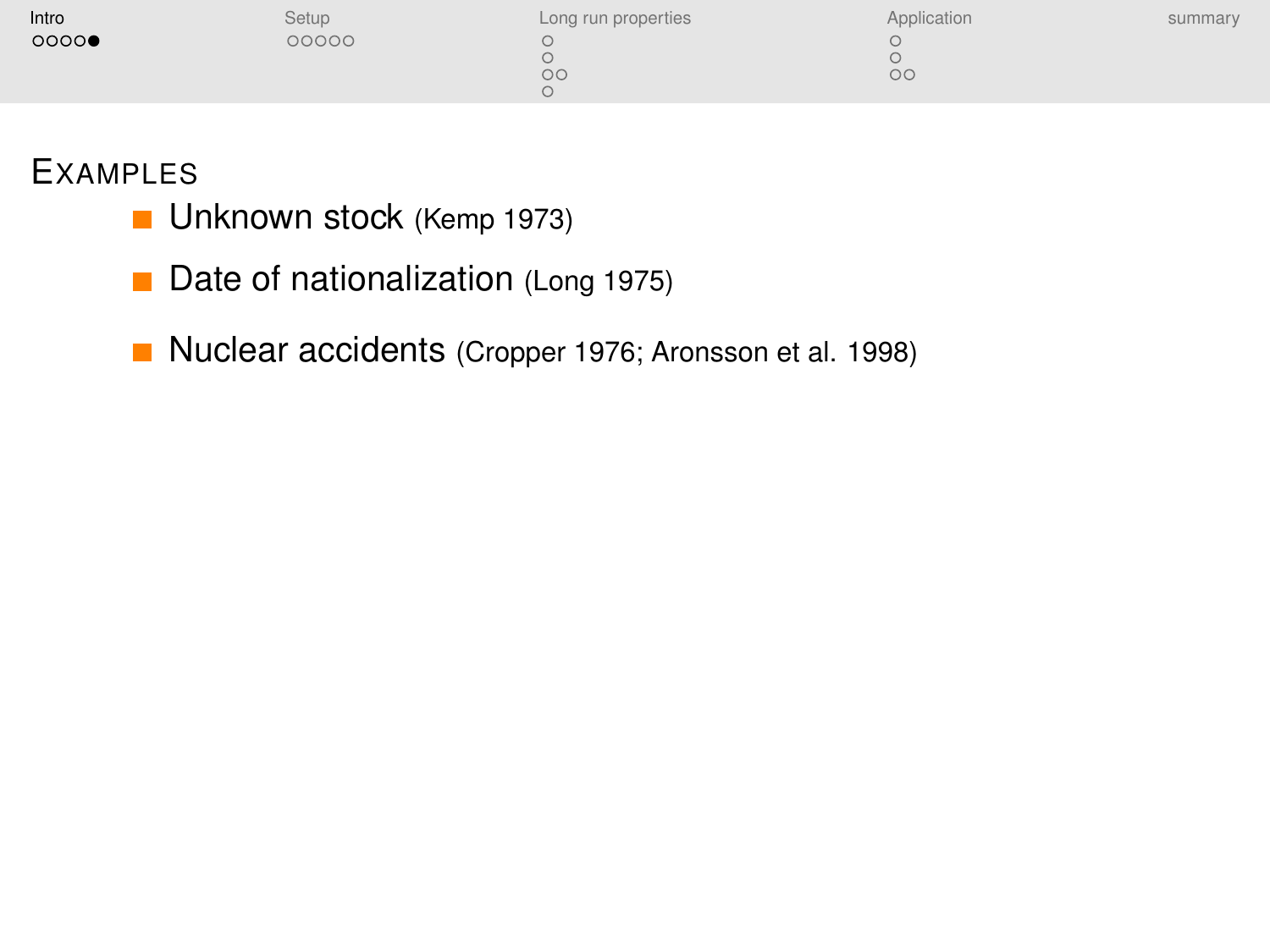| Intro | Setup | Long run properties | Application | summary |
|-------|-------|---------------------|-------------|---------|
| 0000  | 00000 |                     |             |         |
|       |       | $\circ$             | $\circ$     |         |

#### EXAMPLES

- **Unknown stock (Kemp 1973)**
- Date of nationalization (Long 1975) **The State**
- Nuclear accidents (Cropper 1976; Aronsson et al. 1998)
- Biological collapse (Reed and Heras 1992, Tsur and Zemel 1994)  $\mathcal{L}_{\mathcal{A}}$
- Forest and rangeland fire (Reed 1984, Yin and Newman 1996, Perrings and Walker 1997)
- Disease outburst, pollution control (Clark and Reed 1994; Tsur and Zemel 1998)
- Ecological regime shift (Mäler 2000, Dasgupta and Mäler 2003, Mäler et al. 2003, Polasky et al. 2011; de Zeeuw and Zemel 2012)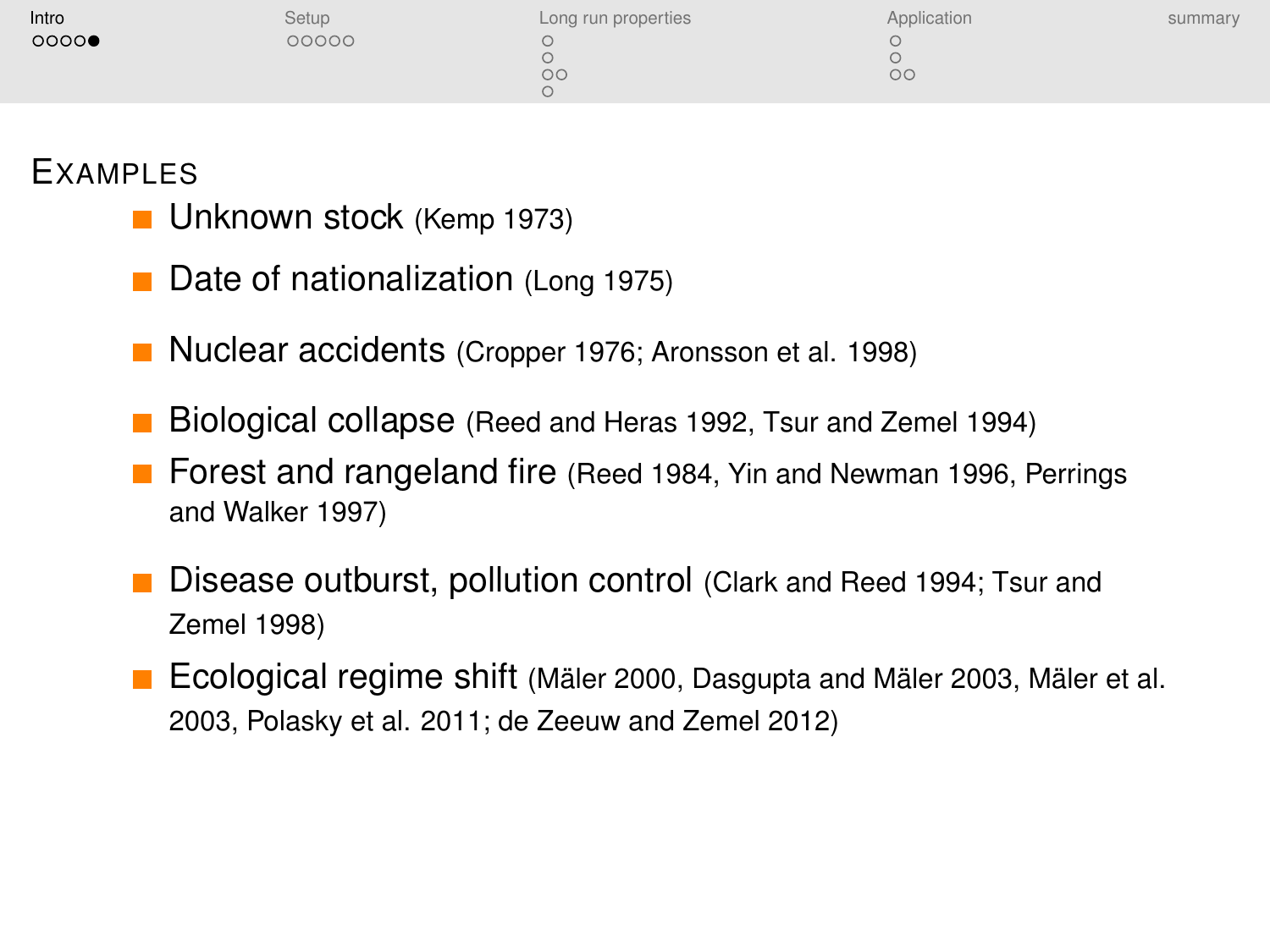| Intro | Setup | Long run properties | Application | summary |
|-------|-------|---------------------|-------------|---------|
| 0000  | 00000 |                     |             |         |
|       |       | $\circ$             | $\circ$     |         |

#### EXAMPLES

- **Unknown stock** (Kemp 1973)
- Date of nationalization (Long 1975)
- Nuclear accidents (Cropper 1976; Aronsson et al. 1998)
- Biological collapse (Reed and Heras 1992, Tsur and Zemel 1994)
- **Forest and rangeland fire** (Reed 1984, Yin and Newman 1996, Perrings and Walker 1997)
- Disease outburst, pollution control (Clark and Reed 1994; Tsur and Zemel 1998)
- **Ecological regime shift** (Mäler 2000, Dasgupta and Mäler 2003, Mäler et al. 2003, Polasky et al. 2011; de Zeeuw and Zemel 2012)
- Climate change (Tsur & Zemel 1996, 2008, 2009; Gierde et al (1999); Mastrandrea & Schneider 2001, 2004; Naevdal 2006)
- Climate change IAMs (Traeger & Lemoin 2014; van der Ploeg & de Zeeuw 2014; Lontzek, Cai, Judd & Lenton 2015)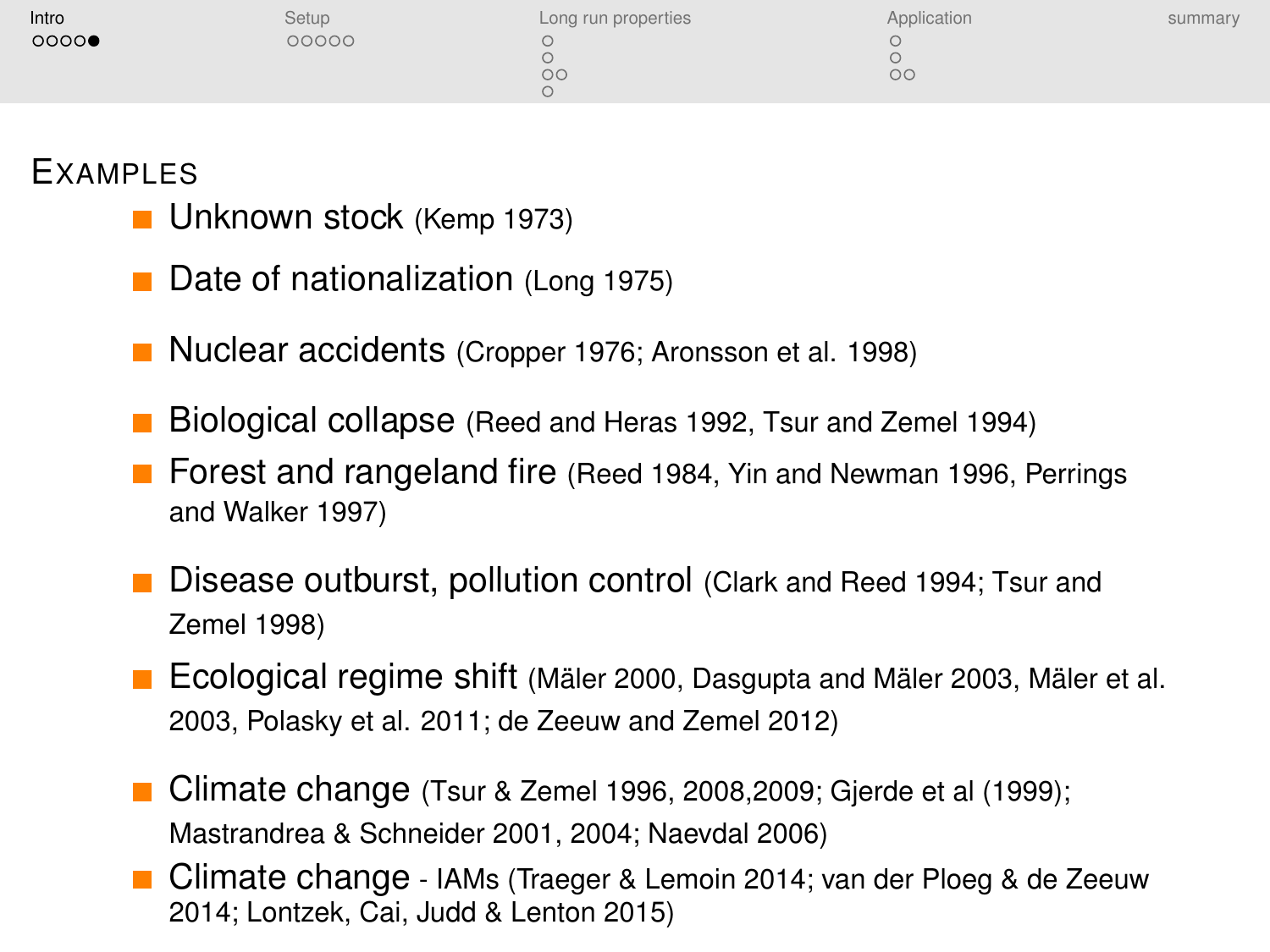<span id="page-10-0"></span>

| Intro | Setup          | Long run properties | Application | summary |
|-------|----------------|---------------------|-------------|---------|
| 00000 | $\bullet$ 0000 | $\circ$ c           | $\circ$     |         |

#### RECURRENT EVENT

A damage  $\psi(k)$  is inflicted each time the event occurs (Tsur and Zemel 1998) and the problem continues under risk of future occurrences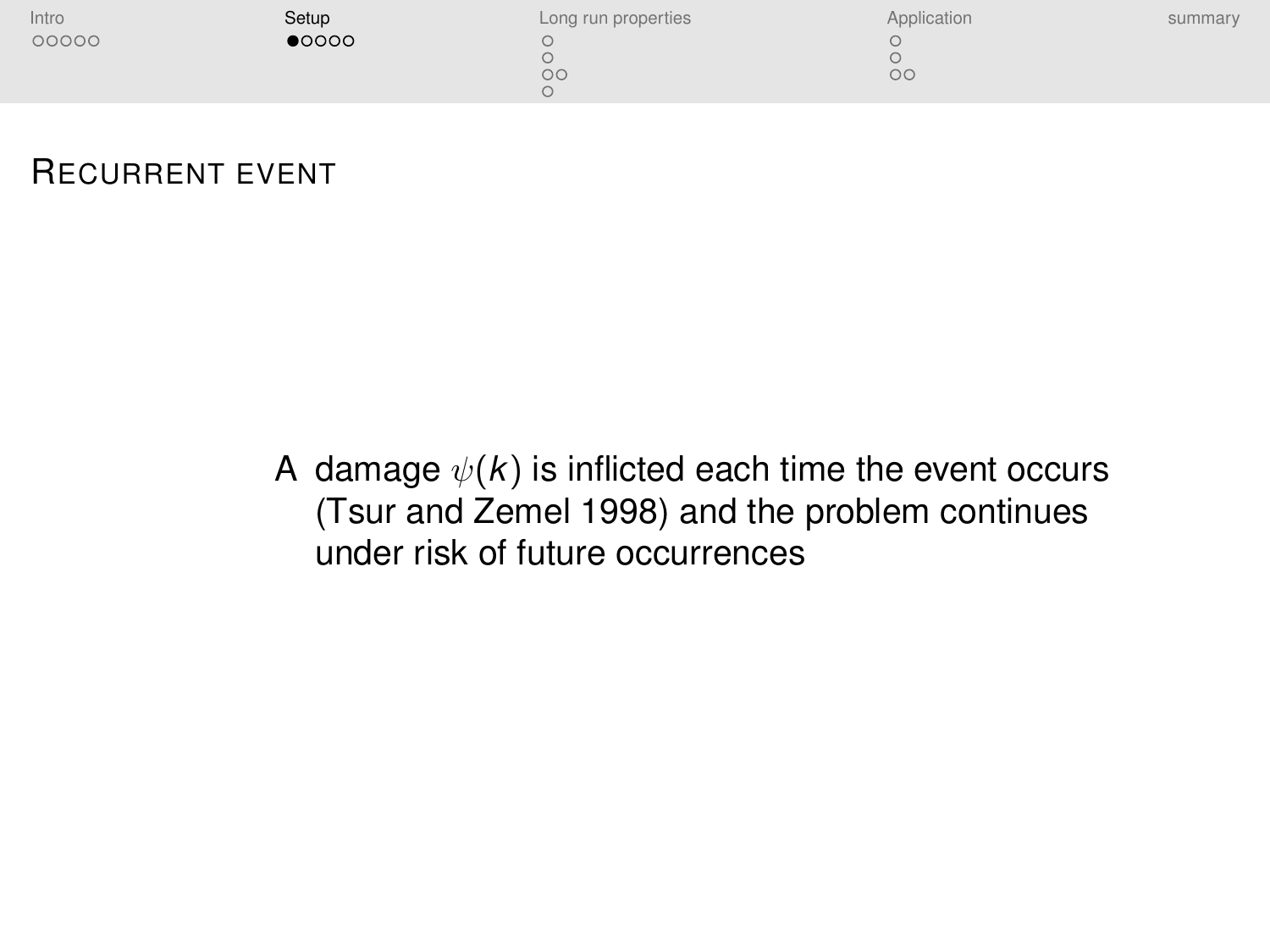| Intro | Setup | Long run properties | Application | summary |
|-------|-------|---------------------|-------------|---------|
| 00000 | 00000 |                     |             |         |
|       |       | $\circ$             | $\circ$     |         |

## GHG STOCK & OCCURRENCE PROB

Mitigation efforts *m*(*t*) drive GHG stock *Q*(*t*) according to

 $Q(t) = m(t) - \gamma Q(t)$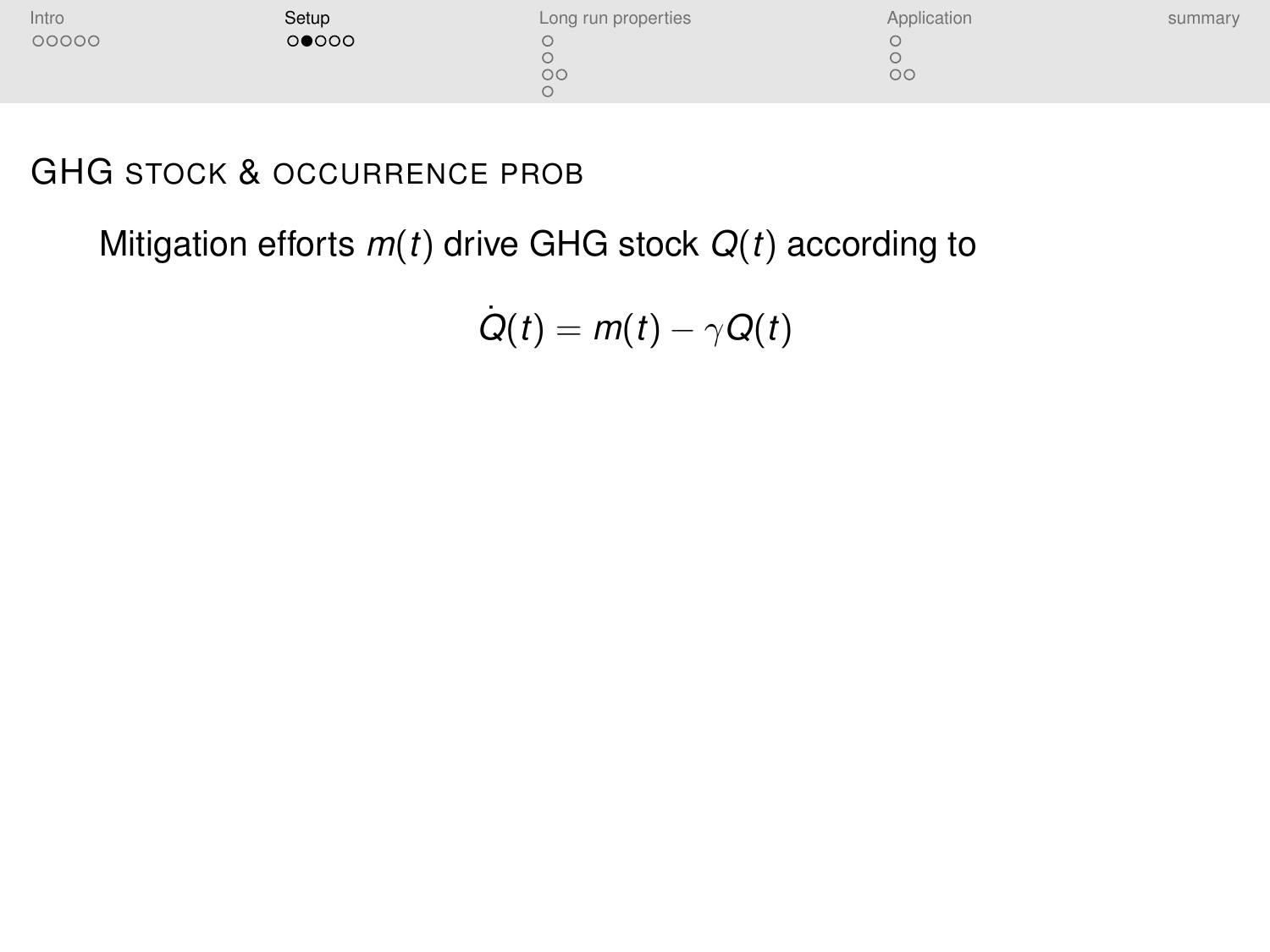| Intro | Setup | Long run properties | Application | summary |
|-------|-------|---------------------|-------------|---------|
| 00000 | 00000 |                     |             |         |
|       |       | $\circ$             | $\circ$     |         |

## GHG STOCK & OCCURRENCE PROB

Mitigation efforts *m*(*t*) drive GHG stock *Q*(*t*) according to

$$
\dot{Q}(t) = m(t) - \gamma Q(t)
$$

GHG stock *Q*(*t*) and occurrence probability:

 $T =$  next occurrence time

 $S(t) = Pr{T > t}$  (survival probability)

 $f(t) = -dS(t)/dt$  (density of *T*)

*h*(*Q*(*t*)) (hazard rate): *h*(*Q*(*t*))∆ = *Pr*{*T* ∈ (*t*, *t* + ∆]|*T* > *t*} = *f*(*t*)∆/*S*(*t*)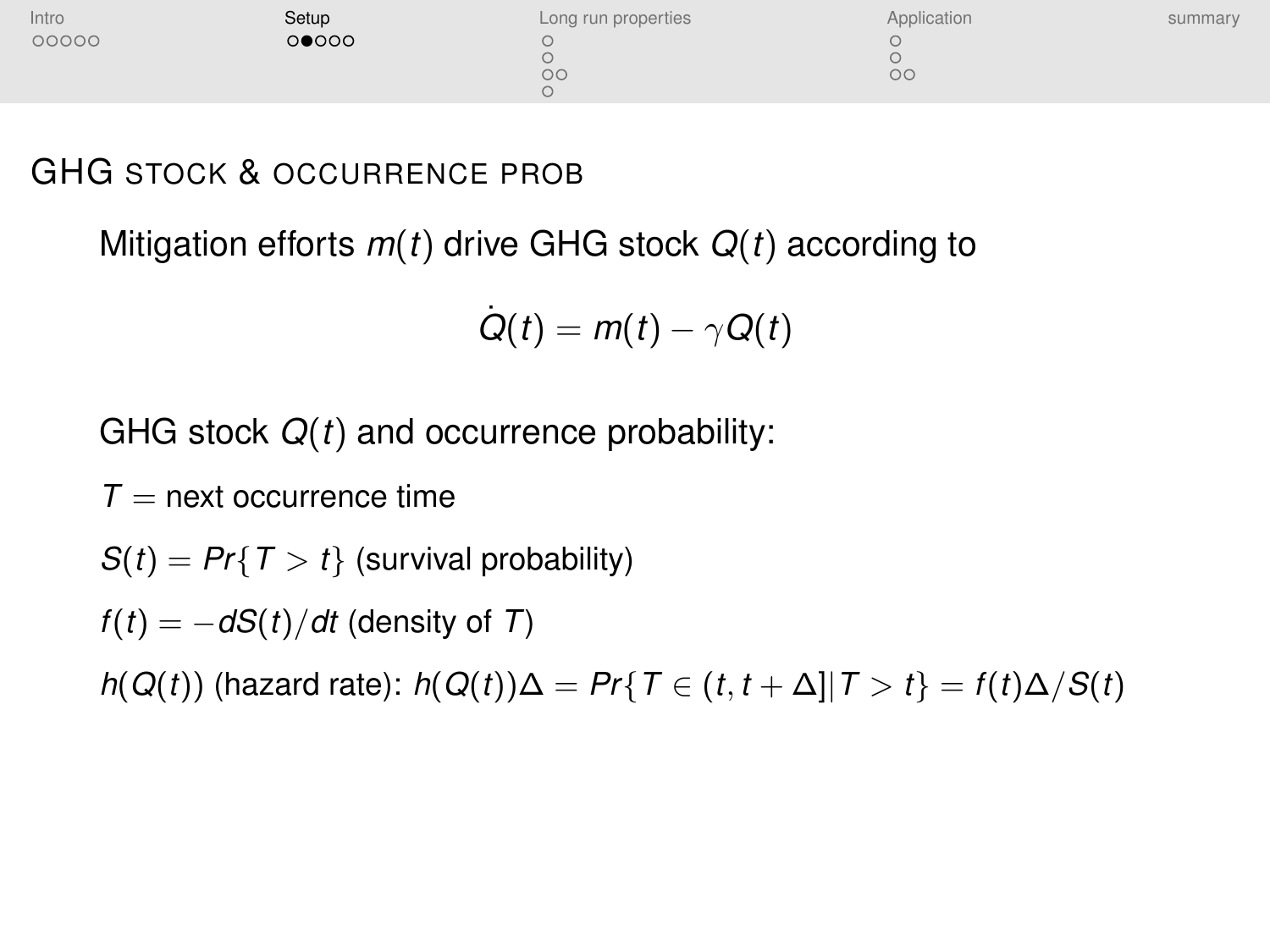| Intro | Setup | Long run properties | Application | summary |
|-------|-------|---------------------|-------------|---------|
| 00000 | 00000 |                     |             |         |
|       |       | $\circ$             | $\circ$     |         |

## GHG STOCK & OCCURRENCE PROB

Mitigation efforts *m*(*t*) drive GHG stock *Q*(*t*) according to

$$
\dot{Q}(t) = m(t) - \gamma Q(t)
$$

GHG stock *Q*(*t*) and occurrence probability:

 $T =$  next occurrence time

 $S(t) = Pr{T > t}$  (survival probability)

 $f(t) = -dS(t)/dt$  (density of *T*)

*h*(*Q*(*t*)) (hazard rate): *h*(*Q*(*t*))∆ = *Pr*{*T* ∈ (*t*, *t* + ∆]|*T* > *t*} = *f*(*t*)∆/*S*(*t*)

$$
S(t) = \exp\left(-\int_0^t h(Q(s))ds\right), \quad f(t) = h(Q(t))S(t)
$$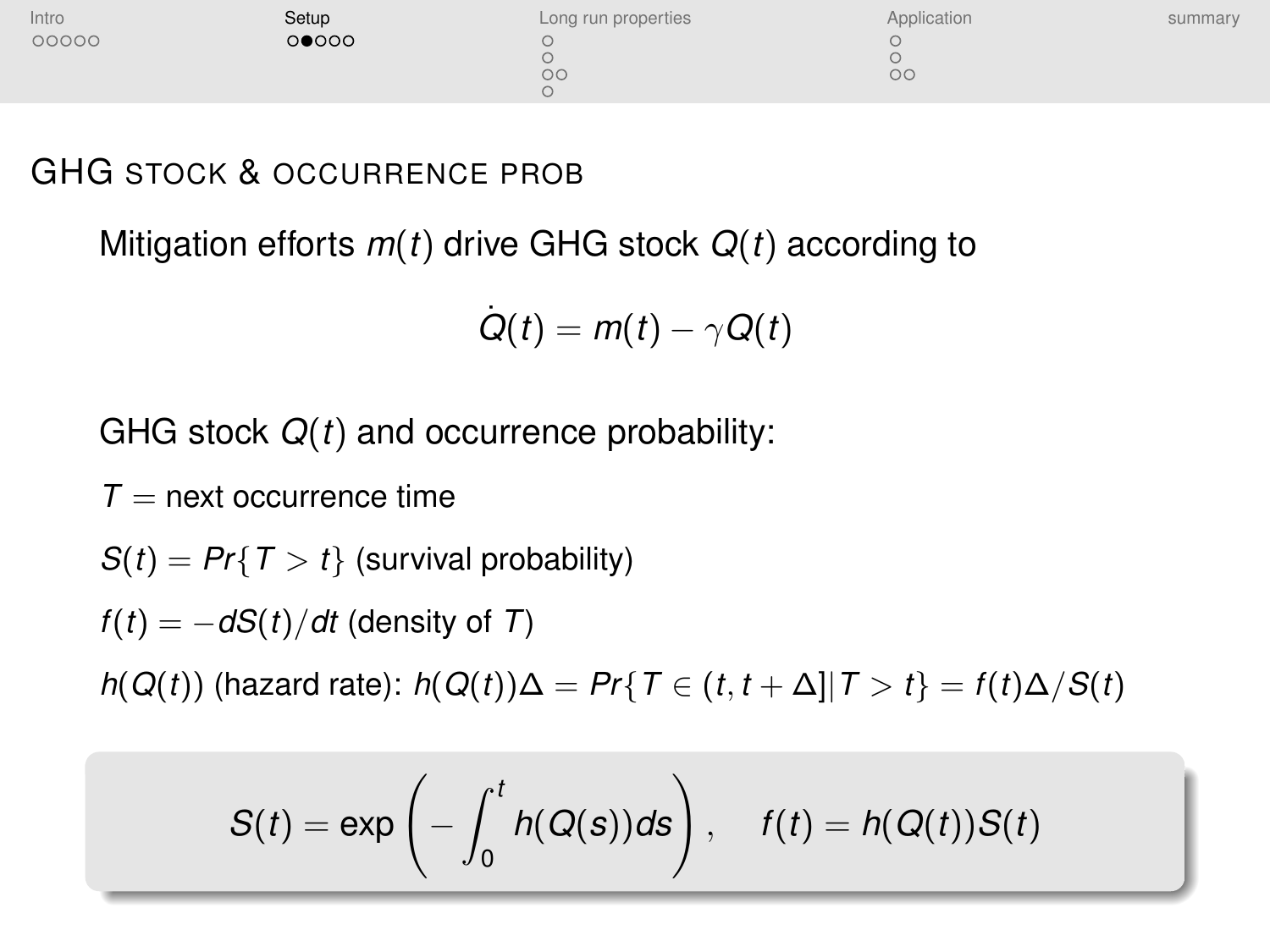| Intro | Setup | Long run properties | Application | summary |
|-------|-------|---------------------|-------------|---------|
| 00000 | 00000 | $\circ$             | $\circ$     |         |

#### ADAPTATION CAPITAL & OCCURRENCE DAMAGE

Adaptation capital evolves with investment *a*(*t*) according to

$$
\dot{k}(t) = a(t) - \delta k(t)
$$

and affects occurrence damage  $\psi(k)$ :

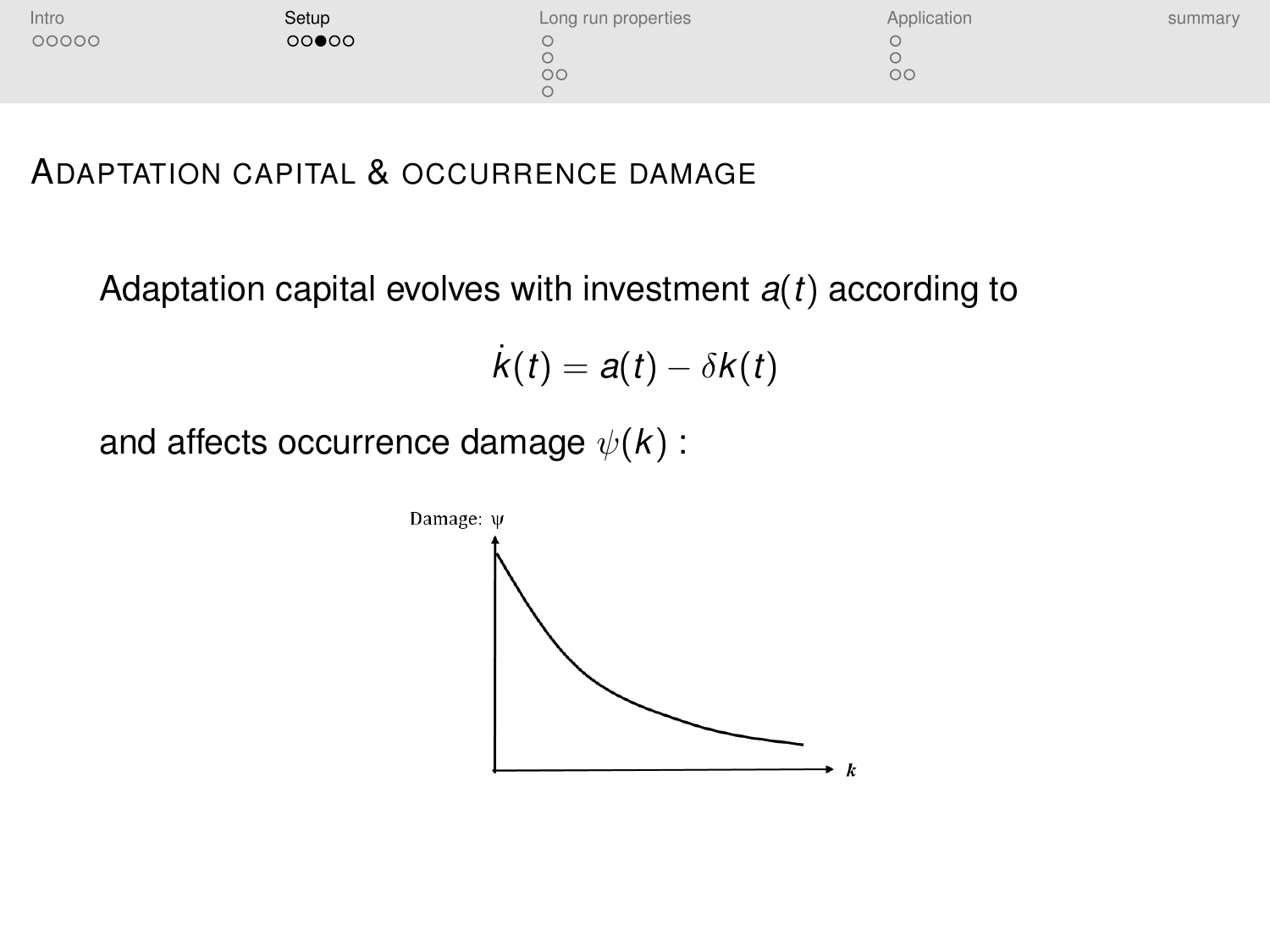| Intro | Setup | Long run properties | Application | summary |
|-------|-------|---------------------|-------------|---------|
| 00000 | 000   | $\circ$             | $\circ$     |         |

PAYOFF

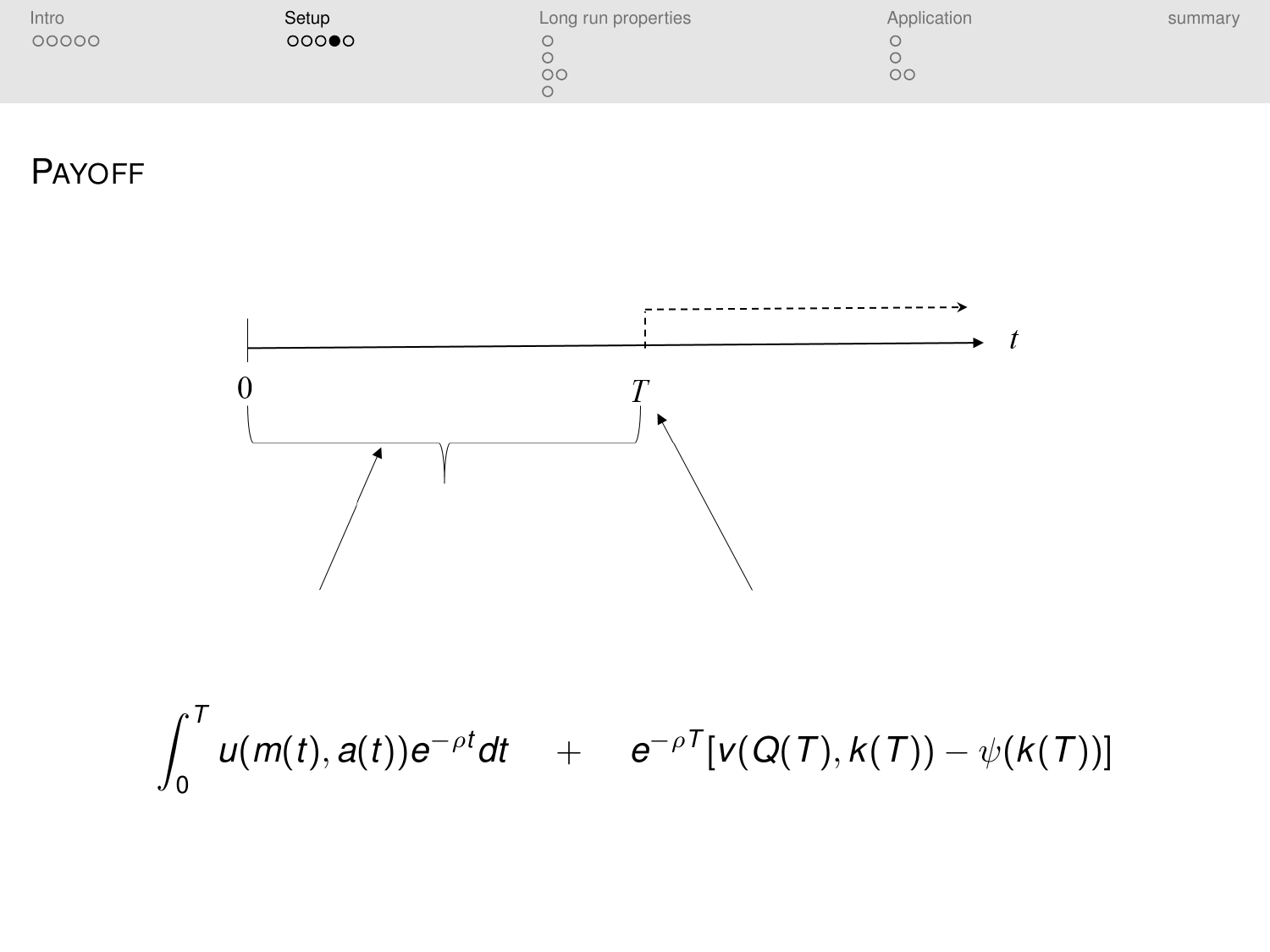| Intro | Setup | Long run properties | Application | summary |
|-------|-------|---------------------|-------------|---------|
| 00000 | 0000  | $\circ$             | $\circ$     |         |
|       |       |                     |             |         |

#### EXPECTED PAYOFF

$$
\int_0^\infty \left[ u(m(t),a(t)) + h(Q(t))\varphi(Q(t),k(t)) \right] e^{-\int_0^t [\rho+h(Q(s))]ds} dt
$$

where

$$
\varphi(Q,k)=v(Q,k)-\psi(k)
$$

is the continuation value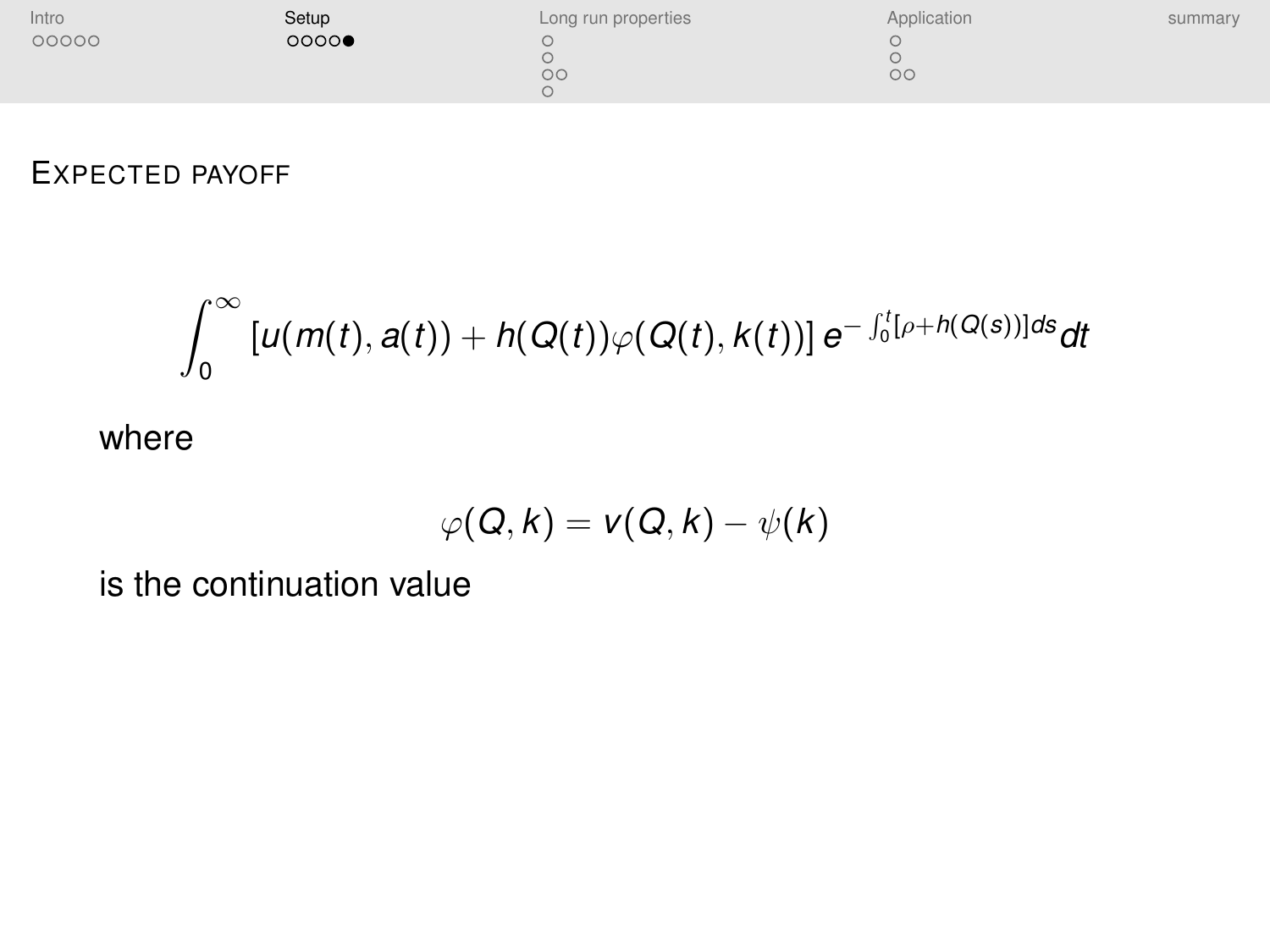| Intro | Setup | Long run properties | Application | summary |
|-------|-------|---------------------|-------------|---------|
| 00000 | 0000  | $\circ$             | $\circ$     |         |
|       |       |                     |             |         |

#### EXPECTED PAYOFF

$$
\int_0^\infty \left[ u(m(t),a(t)) + h(Q(t))\varphi(Q(t),k(t)) \right] e^{-\int_0^t [\rho+h(Q(s))]ds} dt
$$

where

$$
\varphi(Q,k)=v(Q,k)-\psi(k)
$$

is the continuation value

Seek the feasible mitigation-adaptation policy that maximizes the expected payoff

Notice the discount rate endogeneity (Tsur and Zemel 2009, 2014b)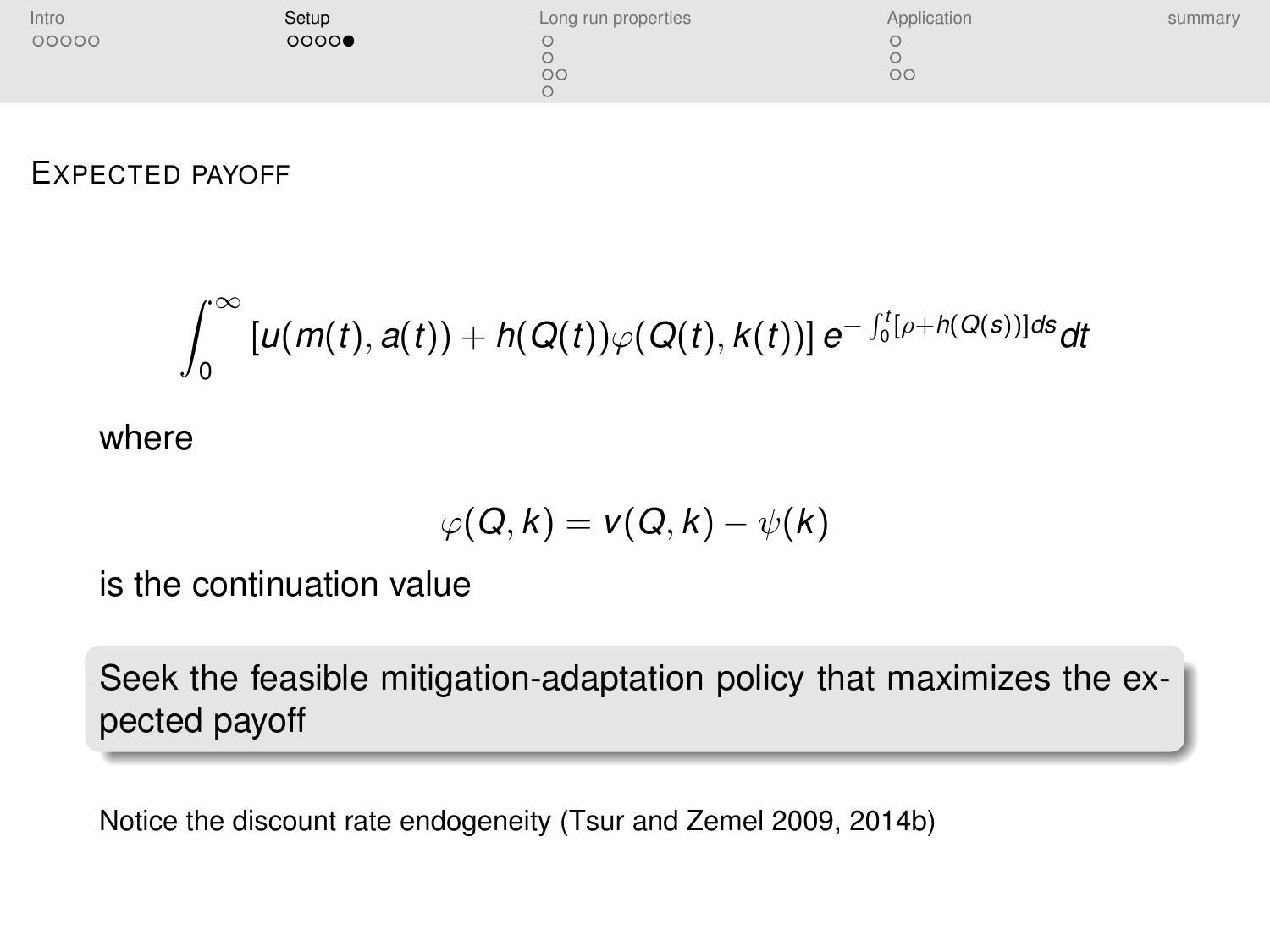<span id="page-18-0"></span>

| Intro | Setup | Long run properties | Application | summary |
|-------|-------|---------------------|-------------|---------|
| 00000 | 00000 |                     |             |         |
|       |       | $\circ$             | $\circ$     |         |
|       |       |                     |             |         |

#### LONG RUN PROPERTIES: DEFINITIONS

States:  $X = (Q, k)$ <sup>'</sup> Actions:  $C = (m, a)^t$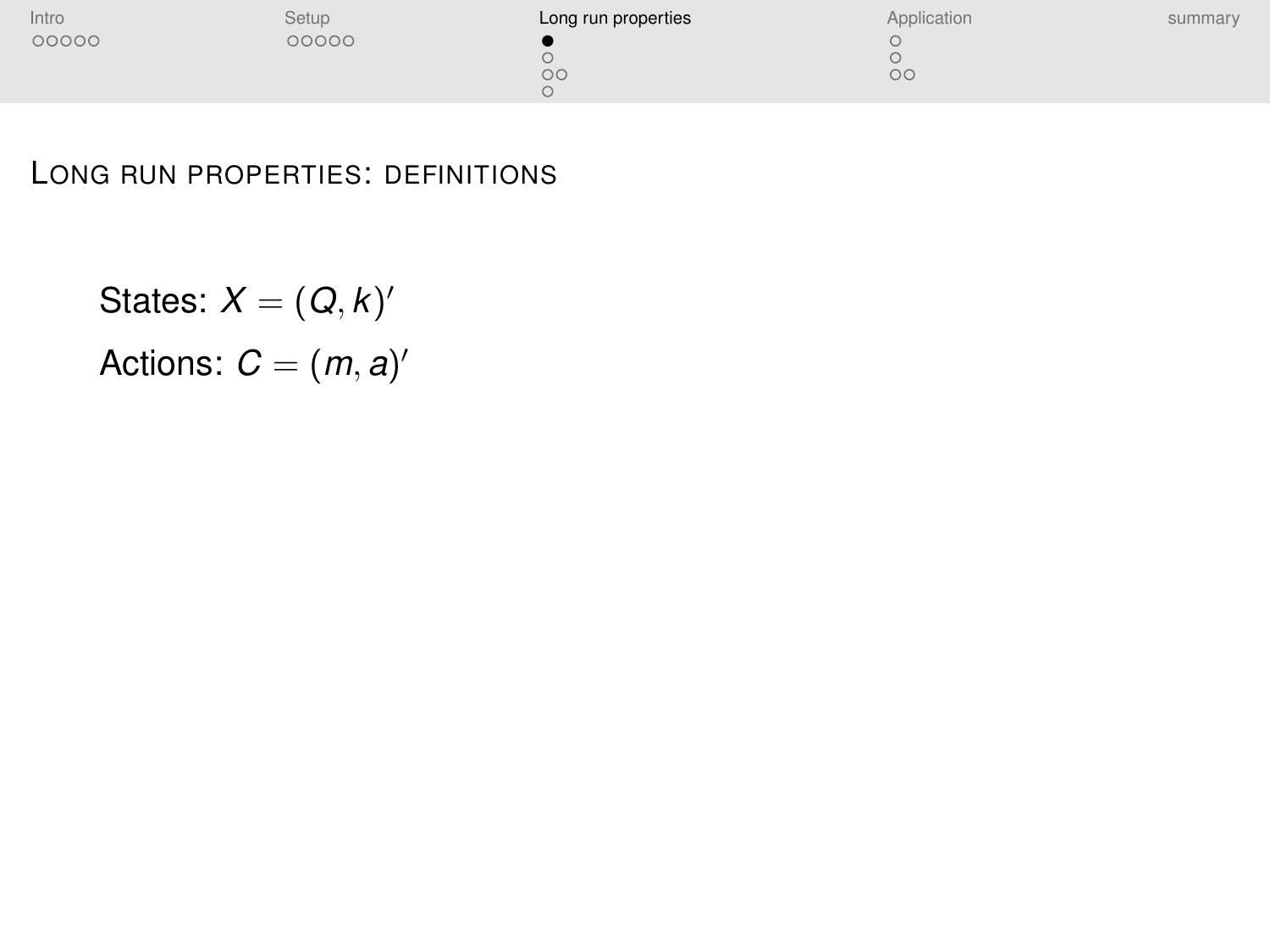| Intro | Setup | Long run properties | Application | summary |
|-------|-------|---------------------|-------------|---------|
| 00000 | 00000 |                     |             |         |
|       |       | $\circ$             | $\circ$     |         |

#### LONG RUN PROPERTIES: DEFINITIONS

States:  $X = (Q, k)$ <sup>'</sup> Actions:  $C = (m, a)^t$ 

States evolution: 
$$
\dot{X} = (\dot{Q}, \dot{k})' = G(X, C)' = \begin{pmatrix} m - \gamma Q \\ a - \delta k \end{pmatrix}
$$

\nJacobian of 
$$
G \text{ wrt } C = (m, a)' : J_C^G = \begin{pmatrix} 1 & 0 \\ 0 & 1 \end{pmatrix}
$$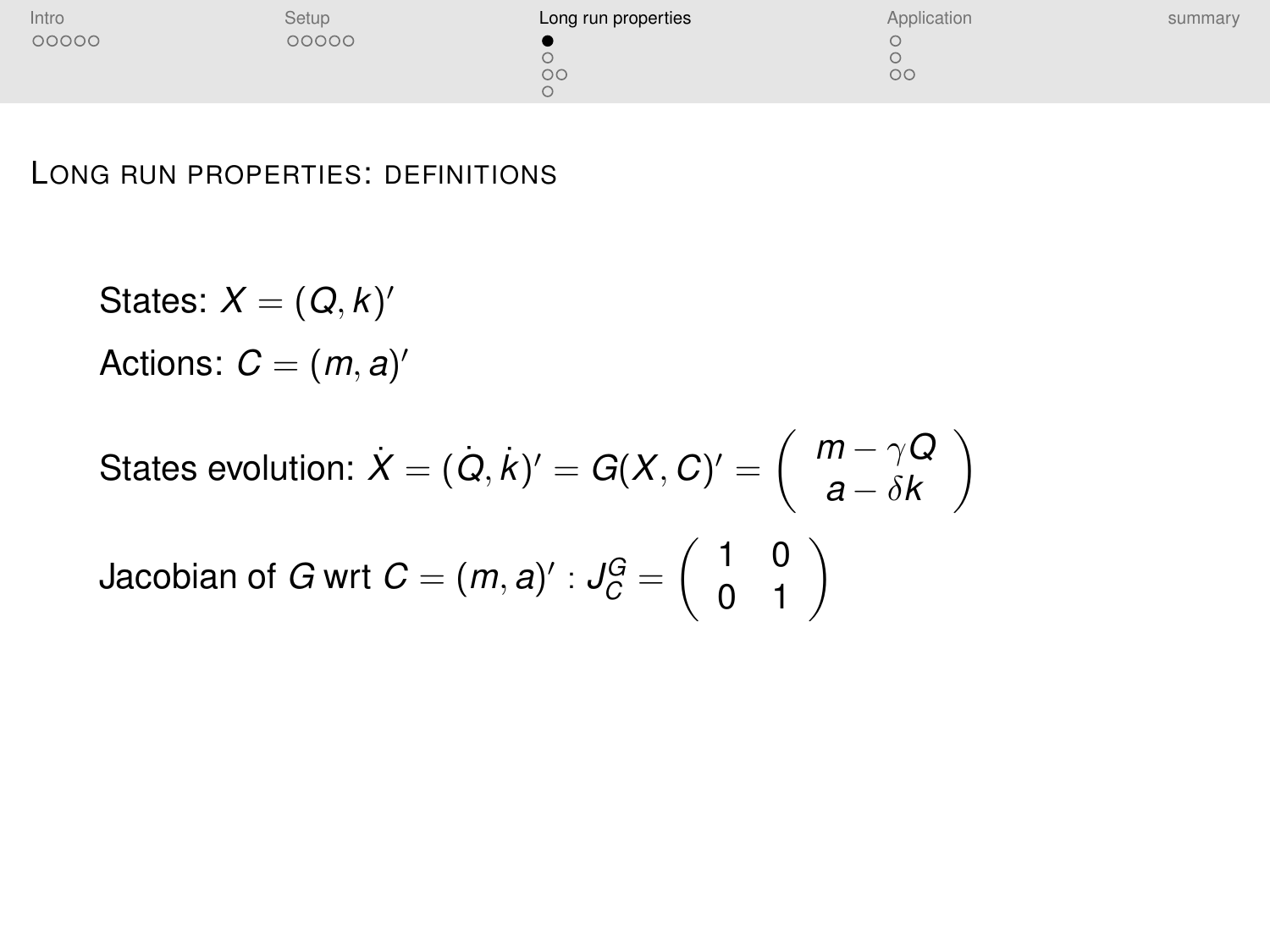| Intro | Setup | Long run properties | Application | summary |
|-------|-------|---------------------|-------------|---------|
| 00000 | 00000 |                     |             |         |
|       |       | $\circ$             | $\circ$     |         |

#### LONG RUN PROPERTIES: DEFINITIONS

States:  $X = (Q, k)$ <sup>'</sup> Actions:  $C = (m, a)^t$ 

States evolution: 
$$
\dot{X} = (\dot{Q}, \dot{k})' = G(X, C)' = \begin{pmatrix} m - \gamma Q \\ a - \delta k \end{pmatrix}
$$

Jacobian of *G* wrt  $C = (m, a)' : J_C^G = \left( \begin{array}{cc} 1 & 0 \ 0 & 1 \end{array} \right)$ 

Instantaneous utility:  $f(X, C) \equiv u(m, a) + h(Q)\varphi(X)$ 

Gradient of f wrt 
$$
C = (m, a)': t_C = \begin{pmatrix} u_m \\ u_a \end{pmatrix}
$$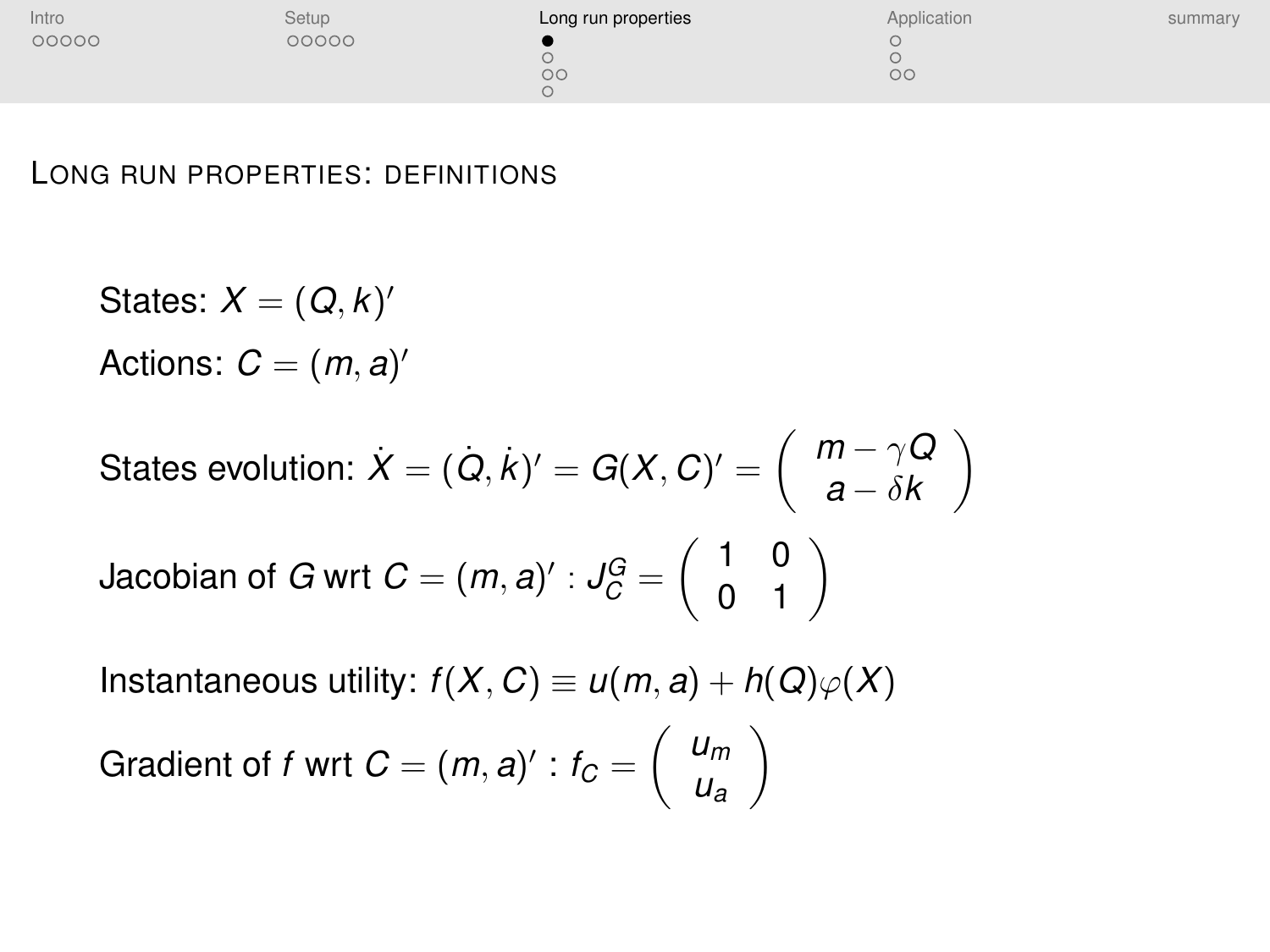| Intro | Setup | Long run properties | Application | summary |
|-------|-------|---------------------|-------------|---------|
| 00000 | 00000 | $\circ$             | $\circ$     |         |

## STEADY STATE

The (not necessarily optimal) steady state policy maintains a constant state:

$$
\hat{C}(X)=(\gamma Q,\delta k)'
$$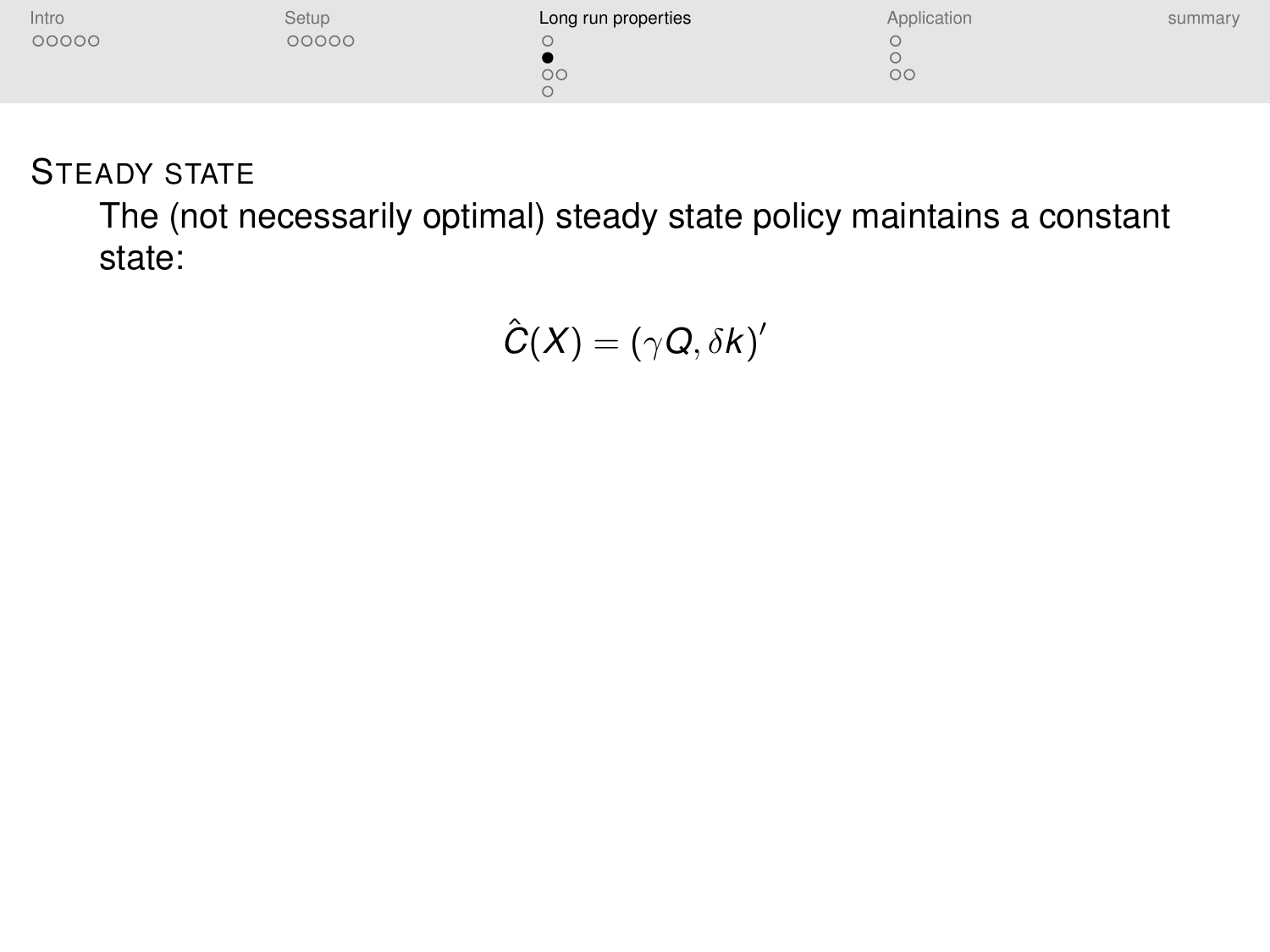| Intro | Setup | Long run properties | Application | summary |
|-------|-------|---------------------|-------------|---------|
| 00000 | 00000 | $\circ$             | $\circ$     |         |

## STEADY STATE

The (not necessarily optimal) steady state policy maintains a constant state:

$$
\hat{C}(X)=(\gamma Q,\delta k)'
$$

Expected payoff under the steady state policy:

$$
W(X) = \int_0^\infty \left[ u(\hat{C}(X)) + h(Q)[W(X) - \psi(k)] \right] e^{-\int_0^t [\rho + h(Q)]ds} dt
$$
  
= 
$$
\frac{u(\gamma Q, \delta k) + h(Q)[W(X) - \psi(k)]}{\rho + h(Q)}
$$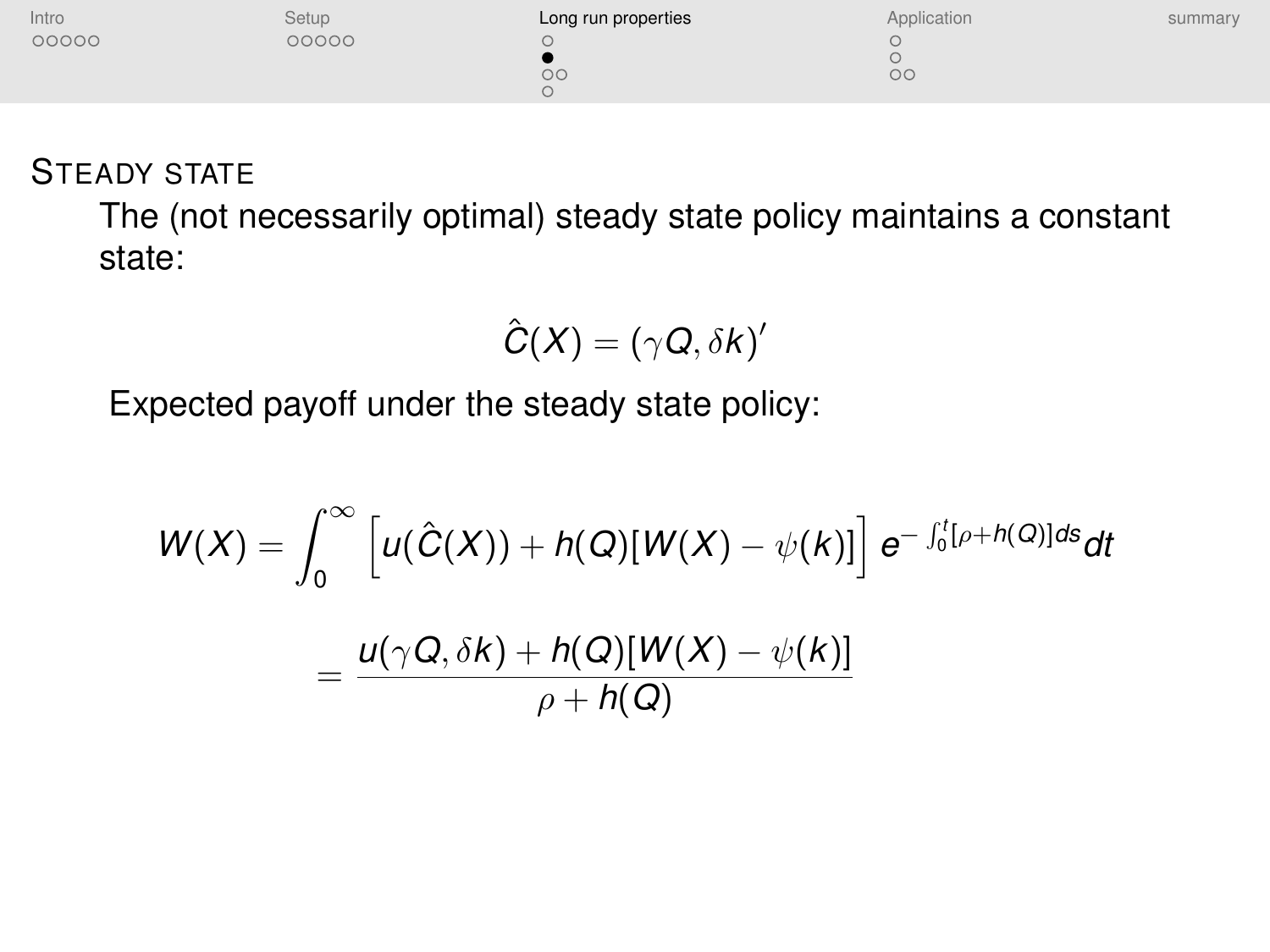| Setup | Long run properties | Application | summary |
|-------|---------------------|-------------|---------|
| 00000 |                     |             |         |
|       | $\circ$             | $\circ$     |         |
|       |                     |             |         |

#### STEADY STATE

The (not necessarily optimal) steady state policy maintains a constant state:

$$
\hat{C}(X)=(\gamma Q,\delta k)'
$$

Expected payoff under the steady state policy:

$$
W(X) = \int_0^\infty \left[ u(\hat{C}(X)) + h(Q)[W(X) - \psi(k)] \right] e^{-\int_0^t [\rho + h(Q)]ds} dt
$$
  
= 
$$
\frac{u(\gamma Q, \delta k) + h(Q)[W(X) - \psi(k)]}{\rho + h(Q)}
$$

from which *W*(*X*) is solved:

$$
W(X) = \frac{u(\gamma Q, \delta k) - h(Q)\psi(k)}{\rho}
$$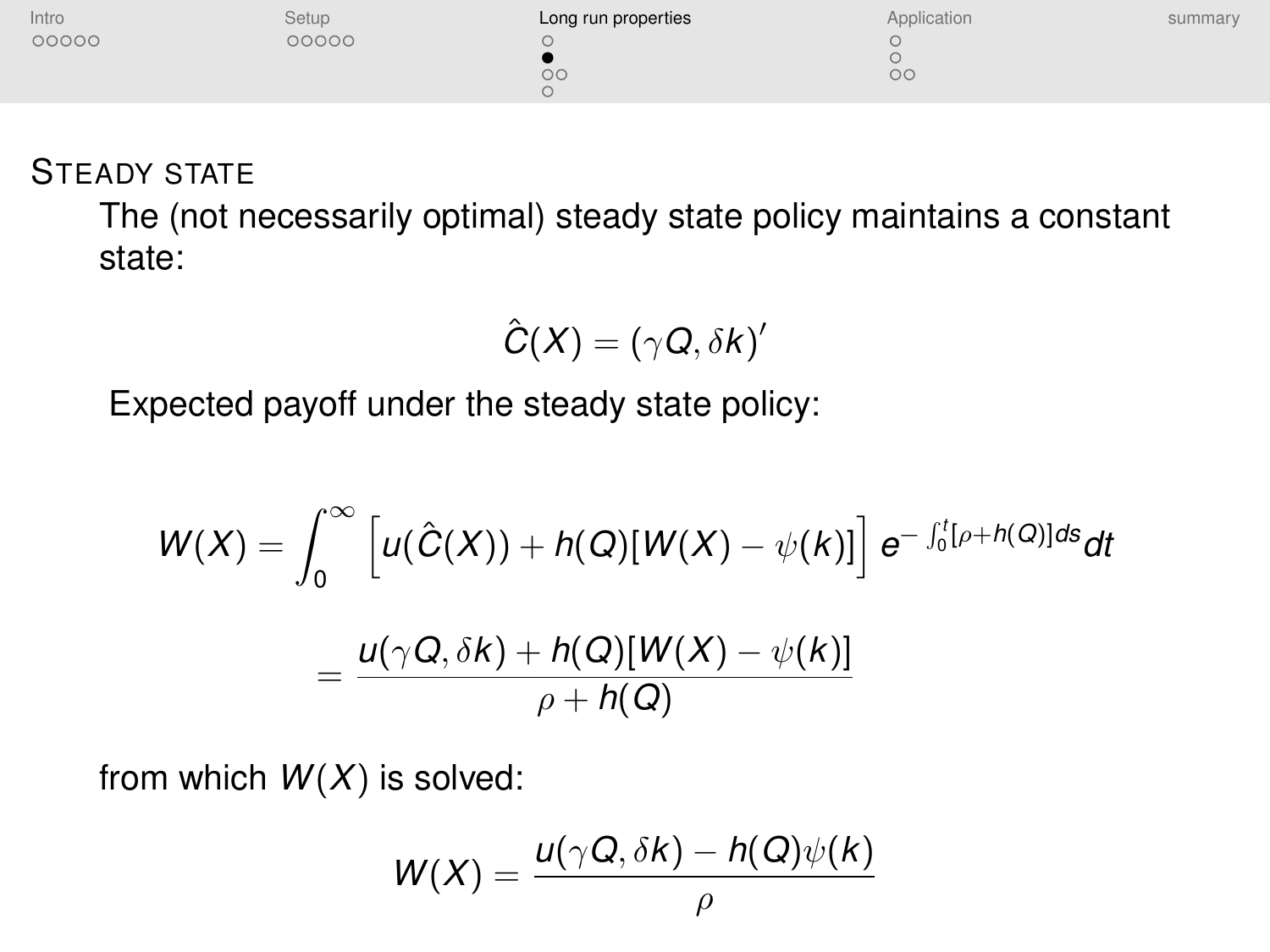| Intro | Setup | Long run properties | Application | summary |
|-------|-------|---------------------|-------------|---------|
| 00000 | 00000 |                     |             |         |
|       |       | $\bullet\circ$      | $\circ$     |         |

# THE L(X) FUNCTION

$$
L(X) \equiv \begin{pmatrix} h(X) \\ h_2(X) \end{pmatrix} = (\rho + h(Q)) \left( [J_C^G']^{-1} f_C + W_X(X) \right)
$$

(all functions are evaluated at the steady state policy)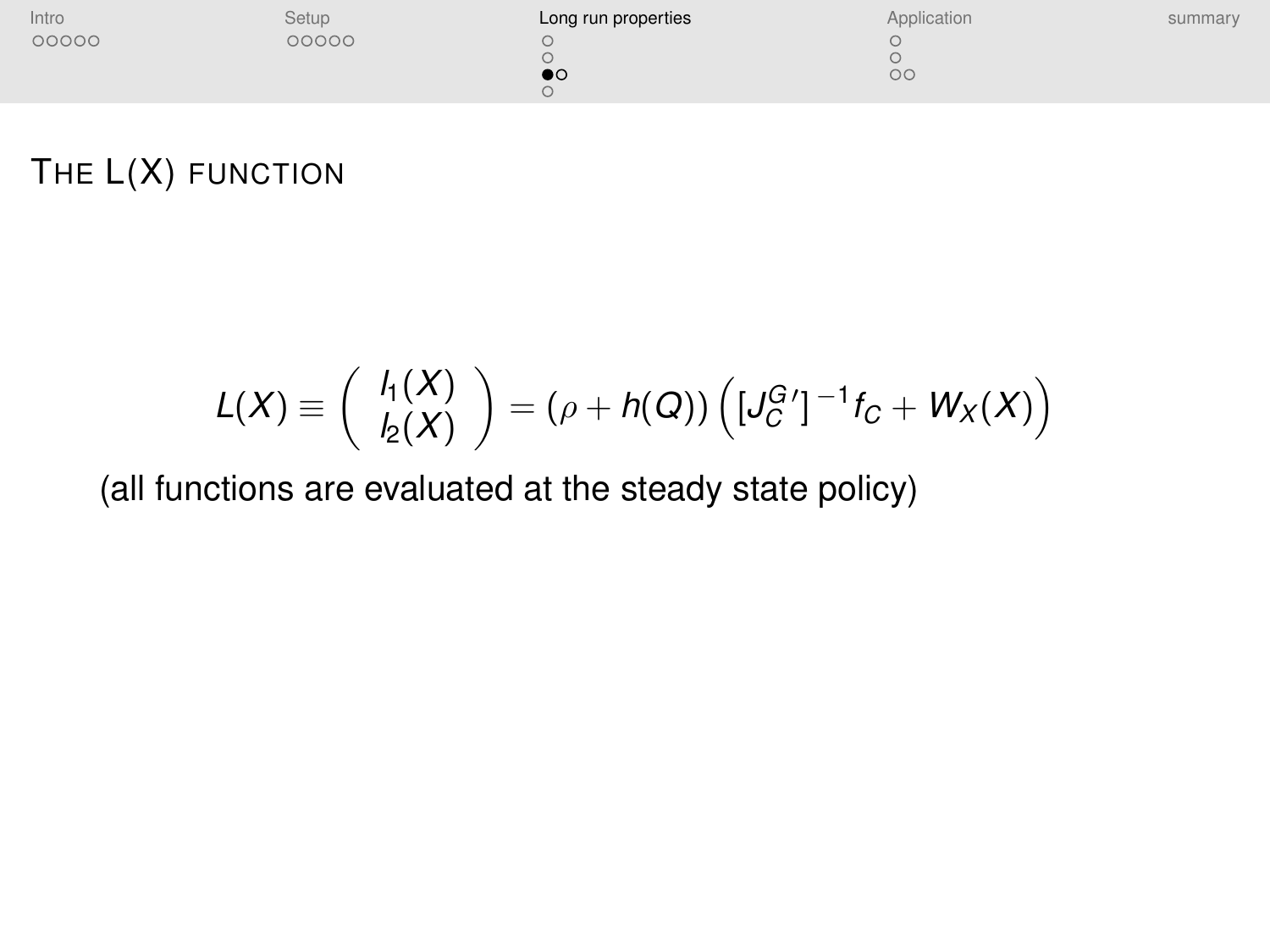| Intro | Setup | Long run properties | Application | summary |
|-------|-------|---------------------|-------------|---------|
| 00000 | 00000 |                     |             |         |
|       |       |                     |             |         |
|       |       | DO                  | $\circ$     |         |
|       |       |                     |             |         |

## THE L(X) FUNCTION

$$
L(X) \equiv \begin{pmatrix} h(X) \\ h_2(X) \end{pmatrix} = (\rho + h(Q)) \left( [J_C^G']^{-1} f_C + W_X(X) \right)
$$

(all functions are evaluated at the steady state policy)

In the present setting,  $L(X)$  specializes to

$$
L(X) = \frac{\rho + h(Q)}{\rho} \left( \begin{array}{c} (\rho + \gamma)u_m(\gamma Q, \delta k) - h'(Q)\psi(k) \\ (\rho + \delta)u_a(\gamma Q, \delta k) - h(Q)\psi'(k) \end{array} \right)
$$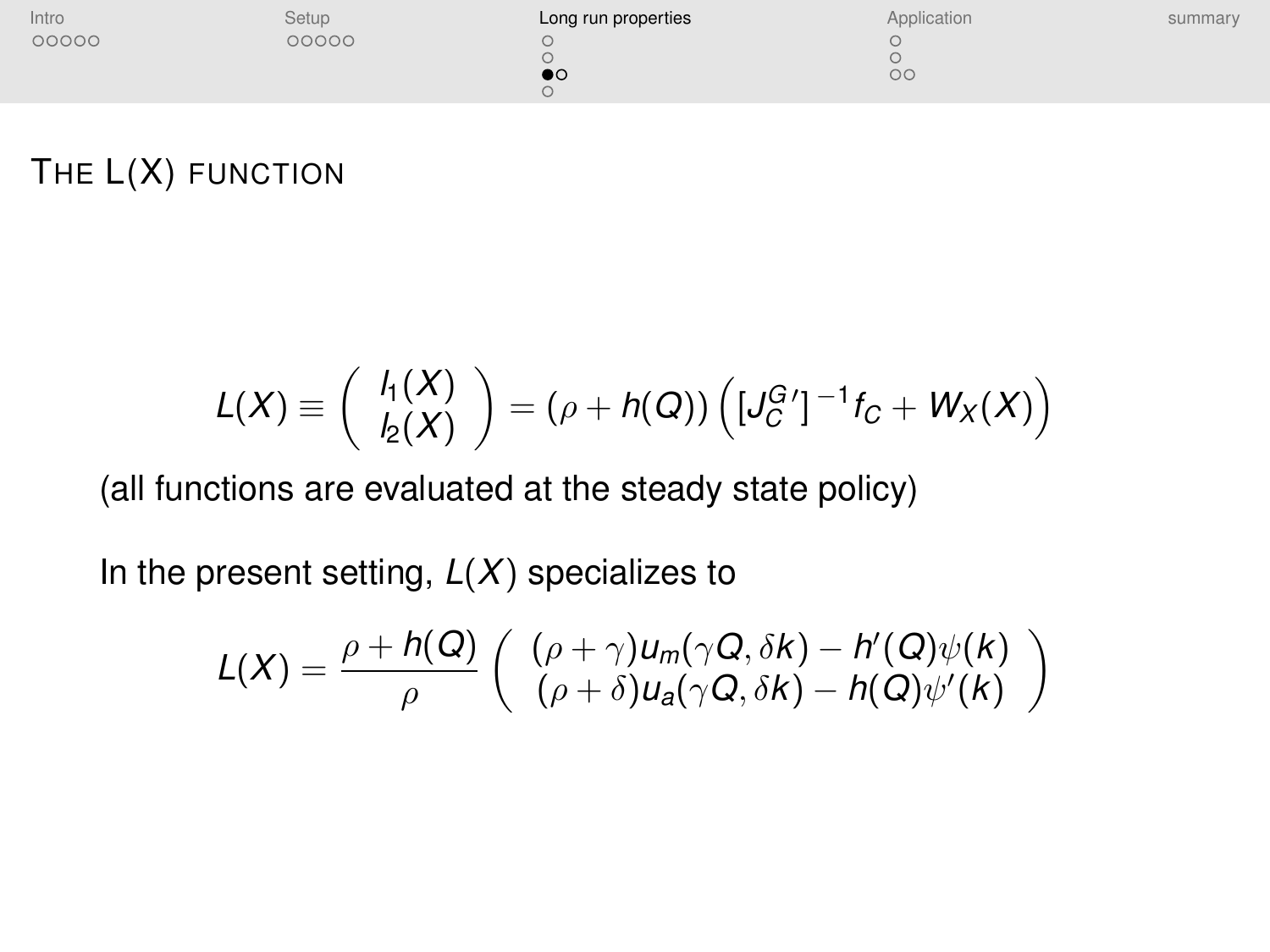| Intro | Setup | Long run properties | Application | summary |
|-------|-------|---------------------|-------------|---------|
| 00000 | 00000 | $\circ$             | $\circ$     |         |

# L(X) MOTIVATION (SINGLE STATE)



$$
W^{\epsilon\delta}(X) - W(X) \approx L(X)(\epsilon\delta) + o(\epsilon\delta)
$$

Extension to multi-state is straightforward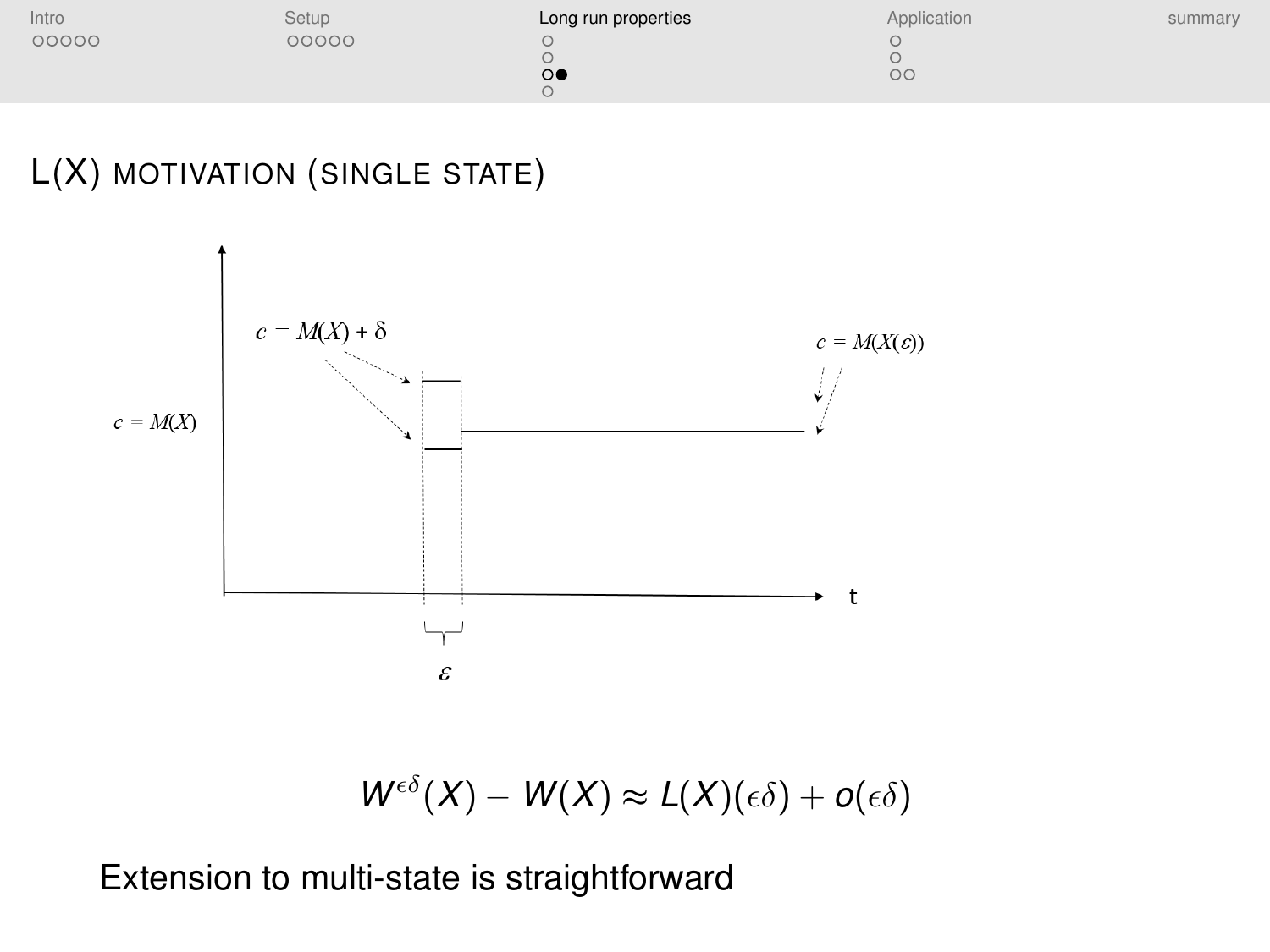| Intro | Setup | Long run properties | Application | summary |
|-------|-------|---------------------|-------------|---------|
| 00000 | 00000 | $\circ$             | $\circ$     |         |

## STEADY STATE PROPERTIES (TSUR AND ZEMEL 2014)

Necessary conditions for the location of an optimal steady state:  $(i)$  If  $\hat{Q} \in (0, \bar{\mathit{Q}})$  and  $\hat{k} \in (0, \bar{k})$  then  $\mathit{L}(\hat{X}) = 0$ . (*ii*) If  $\hat{Q} = \bar{Q}$ , then  $l_1(\hat{X}) \geq 0$ ; if  $\hat{k} = \bar{k}$ , then  $l_2(\hat{X}) > 0$ . (*iii*) If  $\hat{Q} = 0$ , then  $l_1(\hat{X}) \leq 0$ ; if  $\hat{k} = 0$ , then  $l_2(\hat{X}) \leq 0$ .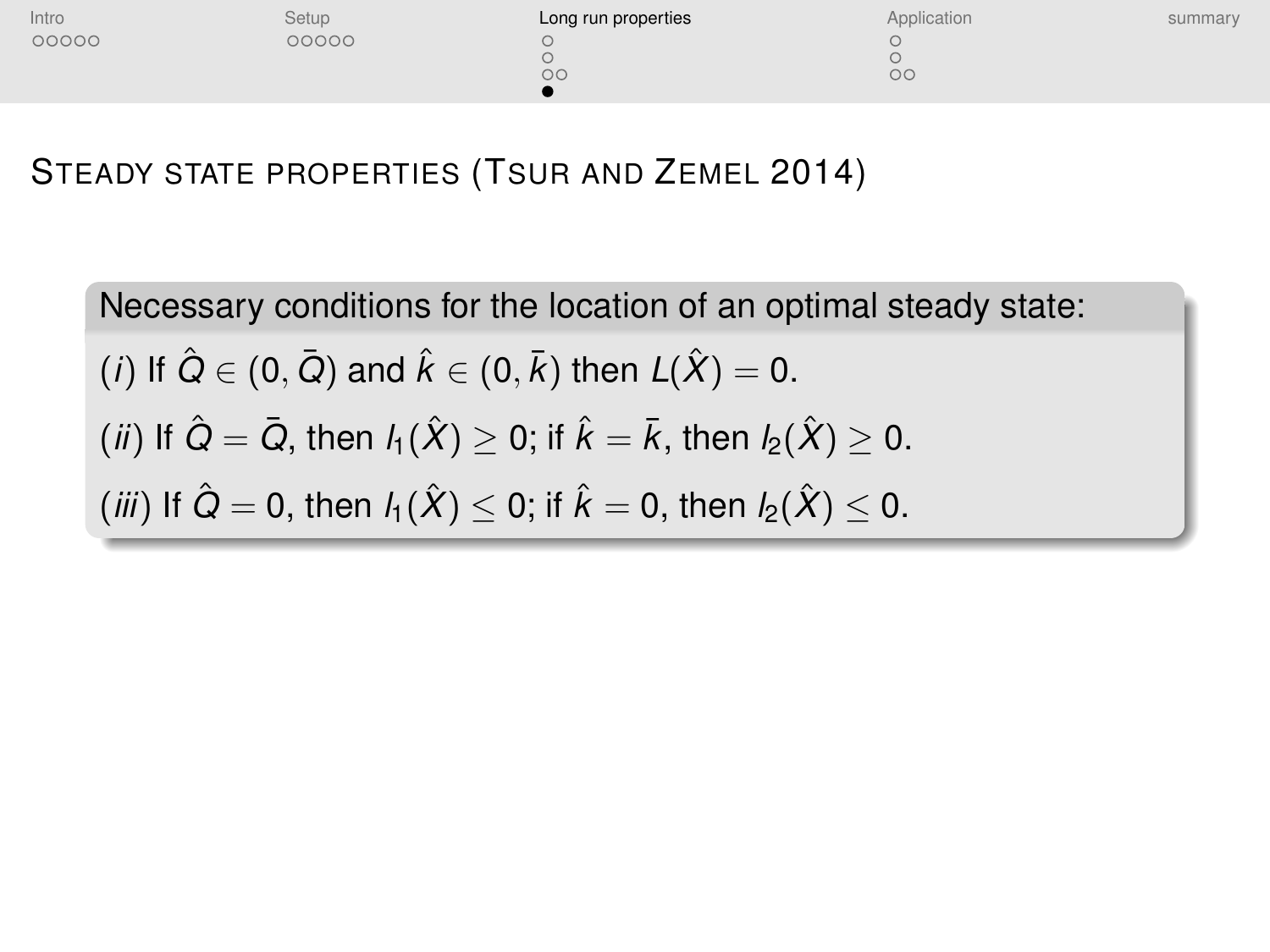| Intro | Setup | Long run properties | Application | summary |
|-------|-------|---------------------|-------------|---------|
| 00000 | 00000 | $\circ$             | $\circ$     |         |

## STEADY STATE PROPERTIES (TSUR AND ZEMEL 2014)

Necessary conditions for the location of an optimal steady state:  $(i)$  If  $\hat{Q} \in (0, \bar{\mathit{Q}})$  and  $\hat{k} \in (0, \bar{k})$  then  $\mathit{L}(\hat{X}) = 0$ .  $(iii)$  If  $\hat{Q} = \bar{Q}$ , then  $l_1(\hat{X}) > 0$ ; if  $\hat{k} = \bar{k}$ , then  $l_2(\hat{X}) > 0$ . (*iii*) If  $\hat{Q} = 0$ , then  $l_1(\hat{X}) \leq 0$ ; if  $\hat{k} = 0$ , then  $l_2(\hat{X}) \leq 0$ .

Necessary condition for stability:

If a steady state  $\hat{X}$  at which  $L(\hat{X}) = 0$  is locally stable, then  $\mathsf{det}(J_X^{\mathsf{L}}(\hat{X})) > 0.$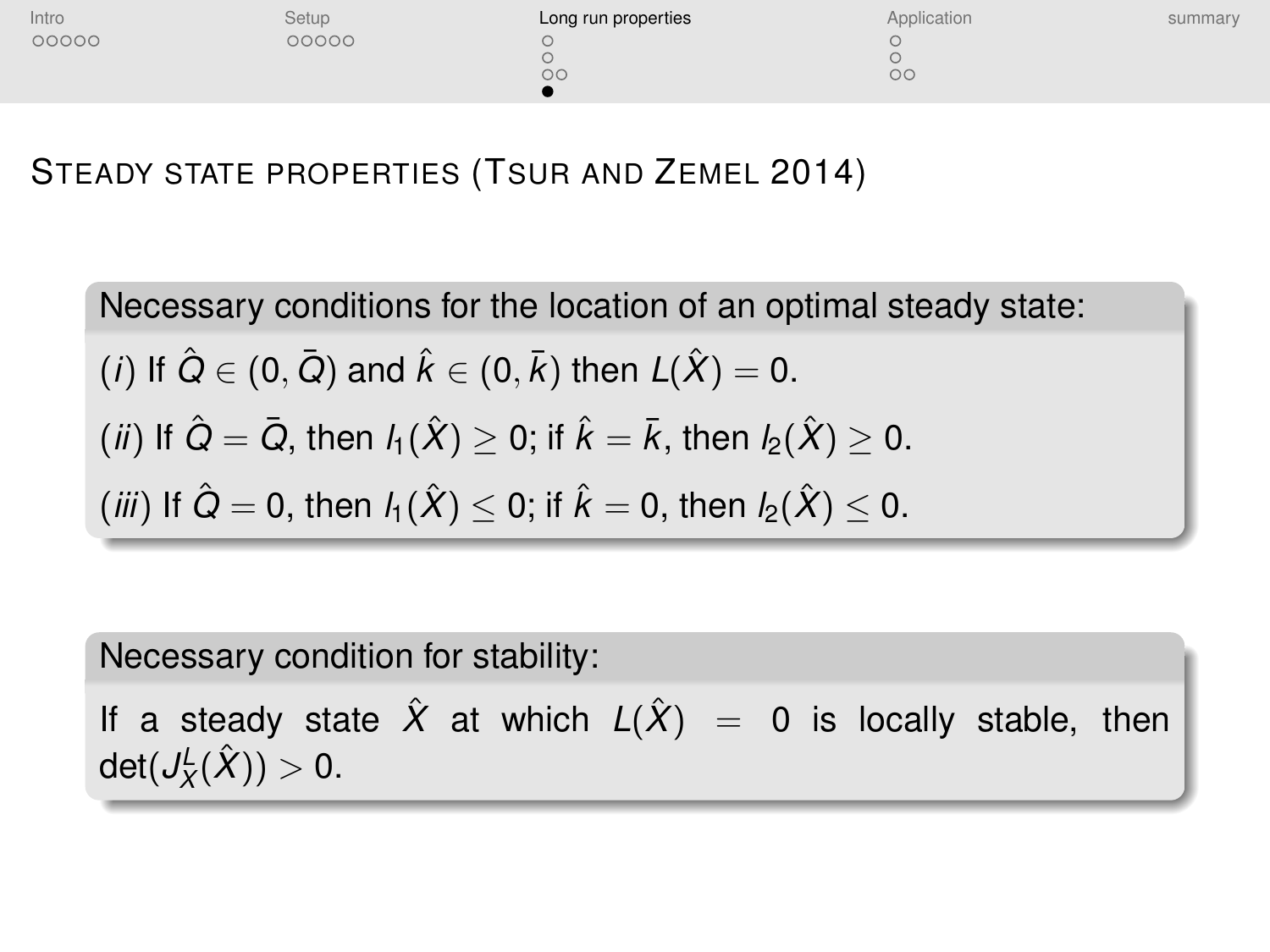<span id="page-29-0"></span>

| Intro | Setup | Long run properties | Application | summary |
|-------|-------|---------------------|-------------|---------|
| 00000 | 00000 | $\circ$ c           | $\circ$ c   |         |

# APPLICATION TO CLIMATE POLICY Functions:

Utility:  $u(m, a) = \alpha m - m^2/2 - a^2$ Hazard:  $h(Q) = \beta Q$ Damage:  $\psi(k) = \psi_0 k_m / (k + k_m)$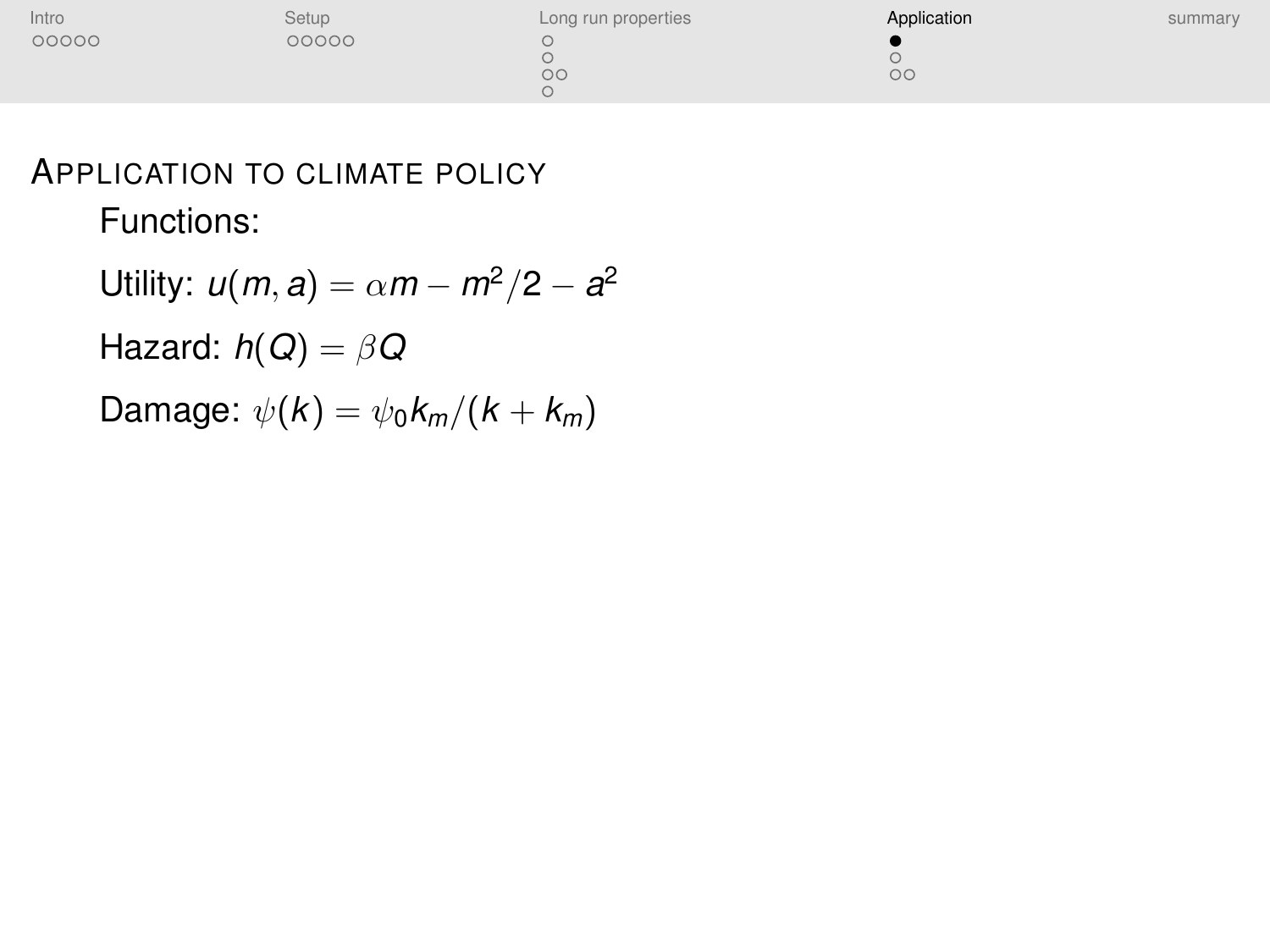| Intro | Setup | Long run properties | Application | summary |
|-------|-------|---------------------|-------------|---------|
| 00000 | 00000 |                     |             |         |
|       |       | $\circ$             | $\circ$     |         |

# APPLICATION TO CLIMATE POLICY Functions:

- Utility:  $u(m, a) = \alpha m m^2/2 a^2$ Hazard:  $h(Q) = \beta Q$ Damage:  $\psi(k) = \psi_0 k_m / (k + k_m)$ Parameters:
- $\alpha = 1$  (utility parameter);
- $\rho = 0.03$  (discount rate);
- $\gamma = 0.01$  (GHG rate of decay);
- $\delta = 0.03$  (adaptation capital depreciation rate);
- $\beta = 0.005$  (hazard sensitivity)
- $\psi_0 = 10$ ,  $k_m = 50$  (damage parameters)
- $\bar{Q} = 200$ ;  $\bar{k} = 33.33$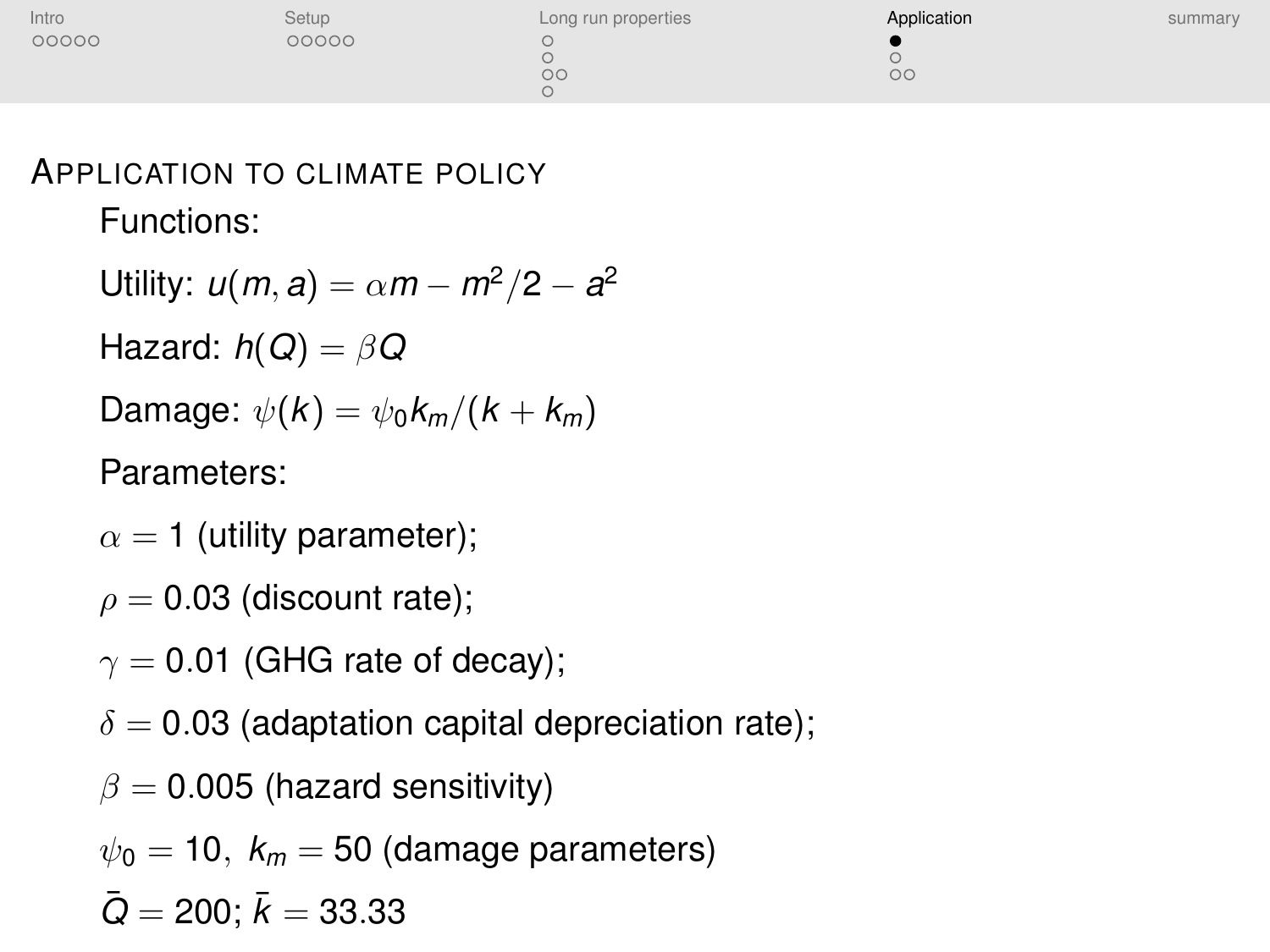| Intro | Setup | Long run properties | Application | summary |
|-------|-------|---------------------|-------------|---------|
| 00000 | 00000 |                     |             |         |
|       |       | $\circ$             | $\circ$     |         |

A unique internal steady state (with  $L(X) = 0$ ):

$$
\hat{X} \equiv (\hat{Q}, \hat{k}) = (106.178, 16.616)
$$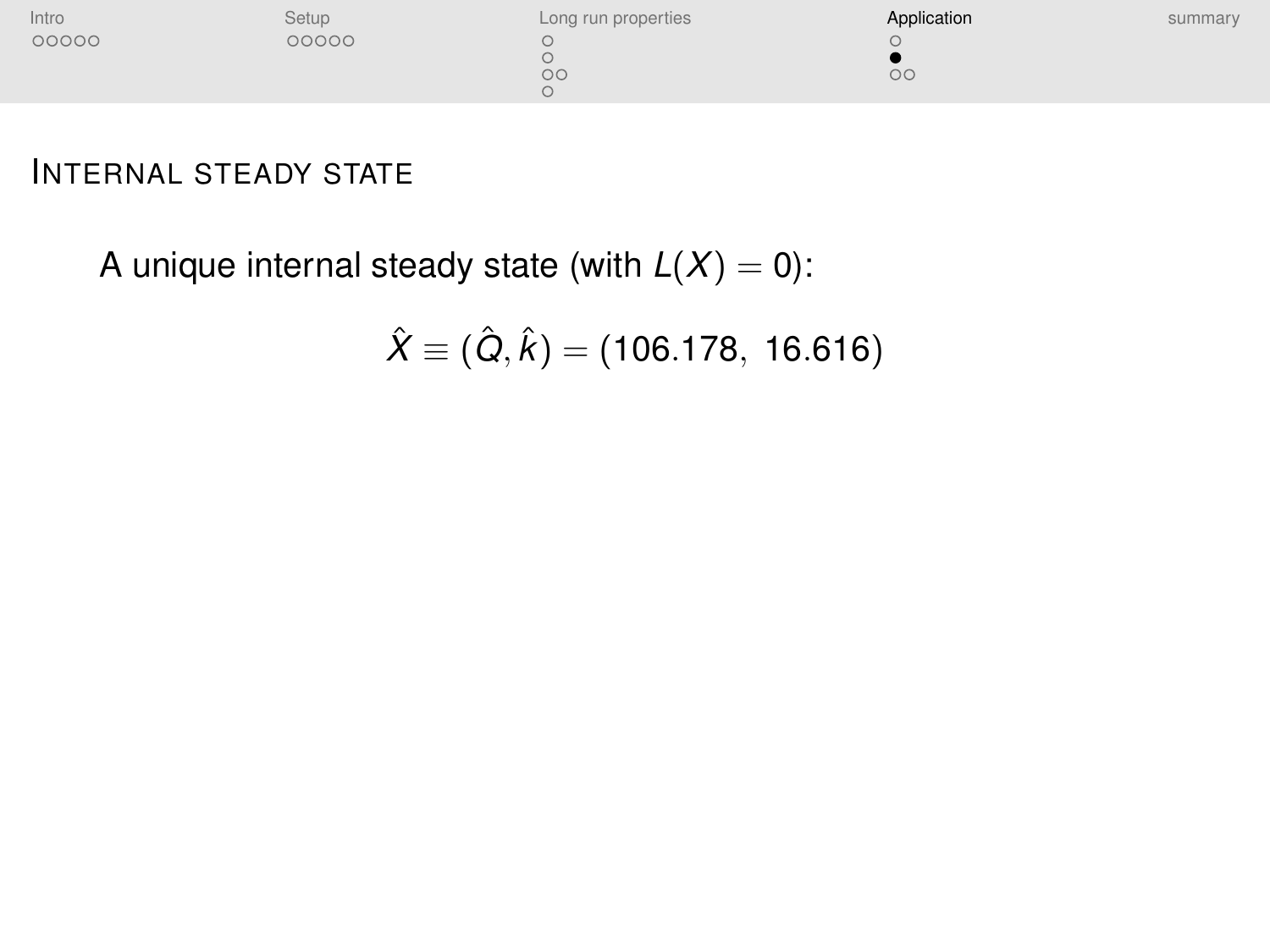

A unique internal steady state (with  $L(X) = 0$ ):

$$
\hat{X} \equiv (\hat{Q}, \hat{k}) = (106.178, 16.616)
$$

The Jacobian  $J_X^L(\hat{X}) = \frac{\rho + h(\hat{Q})}{\rho}$  $\begin{pmatrix} -0.0004 & 0.000563 \\ 0.000563 & -0.0054 \end{pmatrix}$  has a positive determinant, as required by the Stability Property .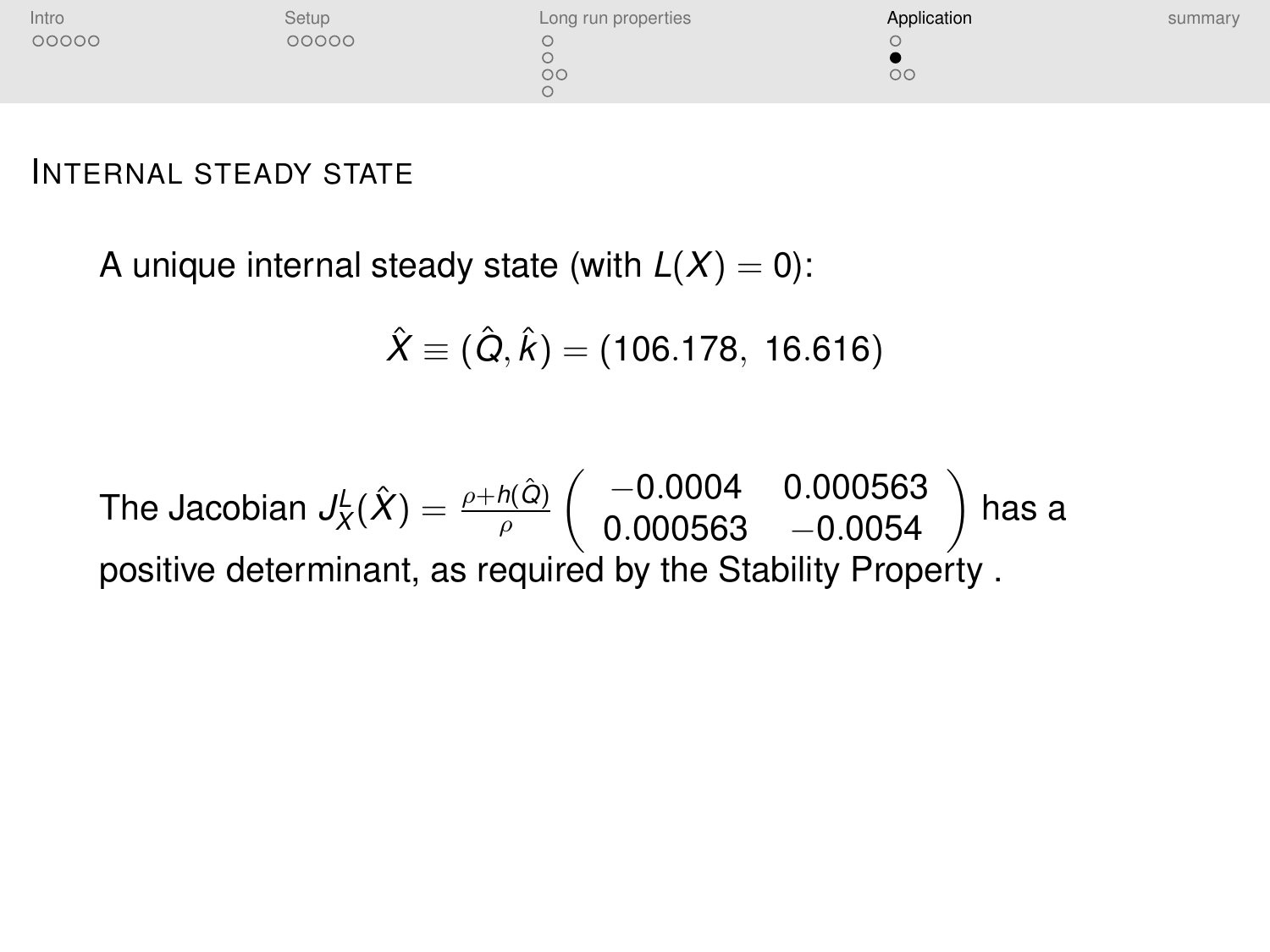

A unique internal steady state (with  $L(X) = 0$ ):

$$
\hat{X} \equiv (\hat{Q}, \hat{k}) = (106.178, 16.616)
$$

The Jacobian 
$$
J_X^L(\hat{X}) = \frac{\rho + h(\hat{Q})}{\rho} \begin{pmatrix} -0.0004 & 0.000563 \\ 0.000563 & -0.0054 \end{pmatrix}
$$
 has a positive determinant, as required by the Stability Property.

Checking the corners ( $Q = 0$  or  $\overline{Q}$ ,  $k = 0$  or  $\overline{k}$ ), we find that none of the corners satisfy the necessary conditions for an optimal SS: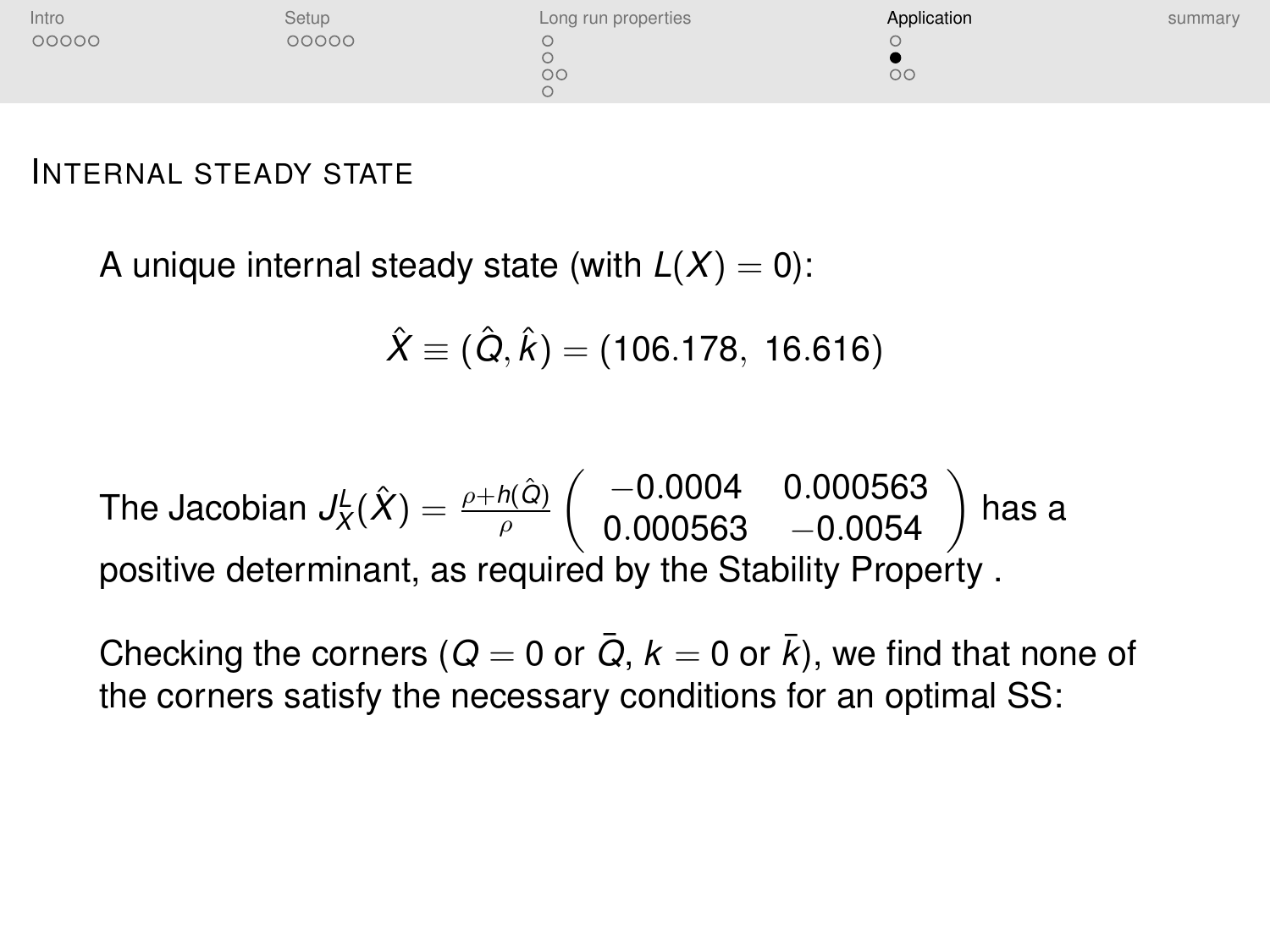

A unique internal steady state (with  $L(X) = 0$ ):

$$
\hat{X} \equiv (\hat{Q}, \hat{k}) = (106.178, 16.616)
$$

The Jacobian 
$$
J_X^L(\hat{X}) = \frac{\rho + h(\hat{Q})}{\rho} \begin{pmatrix} -0.0004 & 0.000563 \\ 0.000563 & -0.0054 \end{pmatrix}
$$
 has a positive determinant, as required by the Stability Property.

Checking the corners ( $Q = 0$  or  $\overline{Q}$ ,  $k = 0$  or  $\overline{k}$ ), we find that none of the corners satisfy the necessary conditions for an optimal SS:

 $\hat{X}\equiv(\hat{\bm{Q}},\hat{k})$  = (106.178, 16.616) is the unique optimal steady state to which the system converges from any initial state  $X_0 \equiv (Q_0, k_0)$ .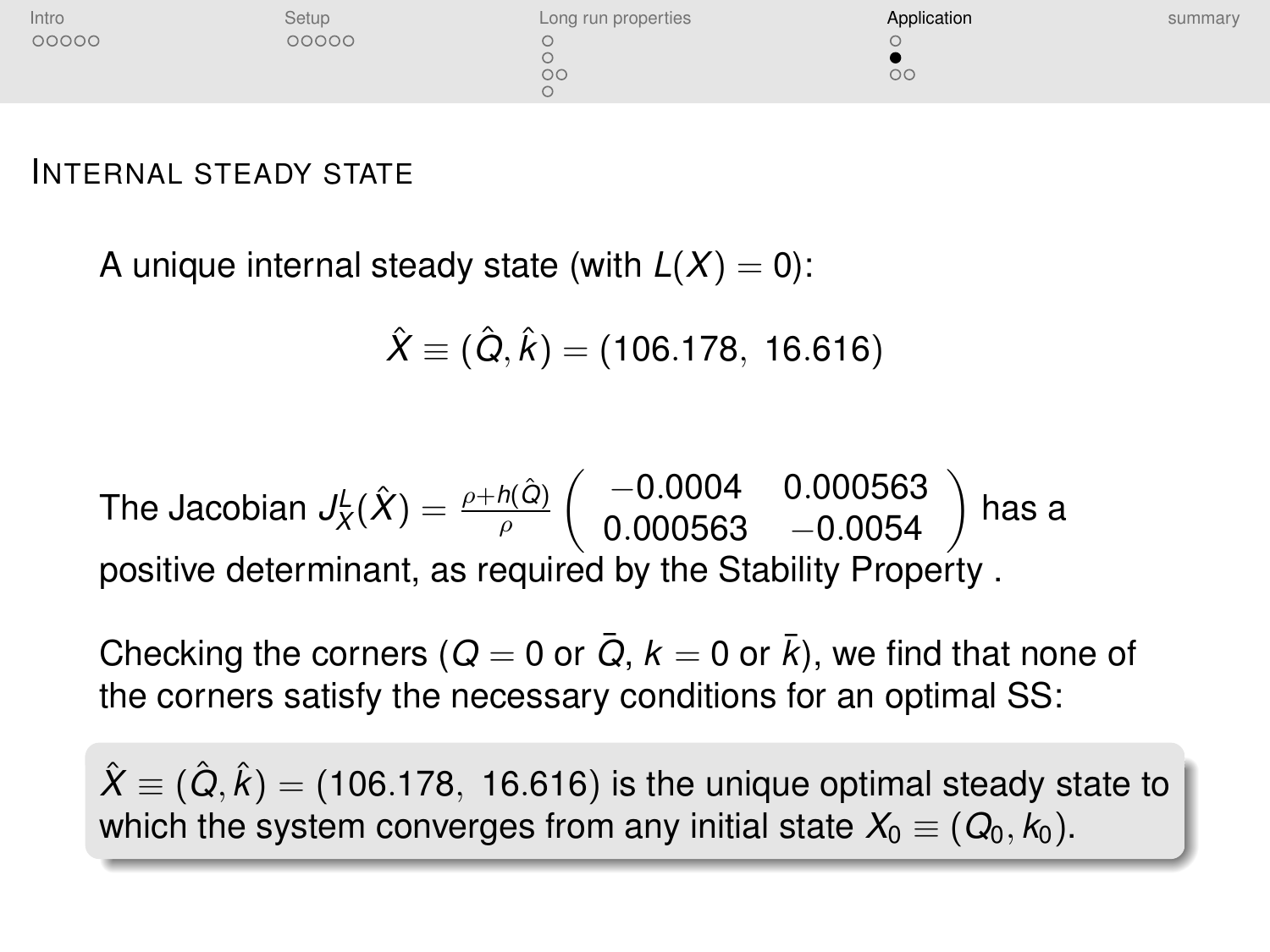| Intro | Setup | Long run properties | Application        | summary |
|-------|-------|---------------------|--------------------|---------|
| 00000 | 00000 |                     |                    |         |
|       |       |                     |                    |         |
|       |       | $\circ$             | $\mathbf{p} \circ$ |         |
|       |       |                     |                    |         |

#### CORNER STEADY STATE

Doubling the hazard sensitivity (from  $\beta = 0.005$  to  $\beta = 0.01$ ):

First:

 $L(X)$  admits no real roots  $\implies$  the optimal steady state must fall on a corner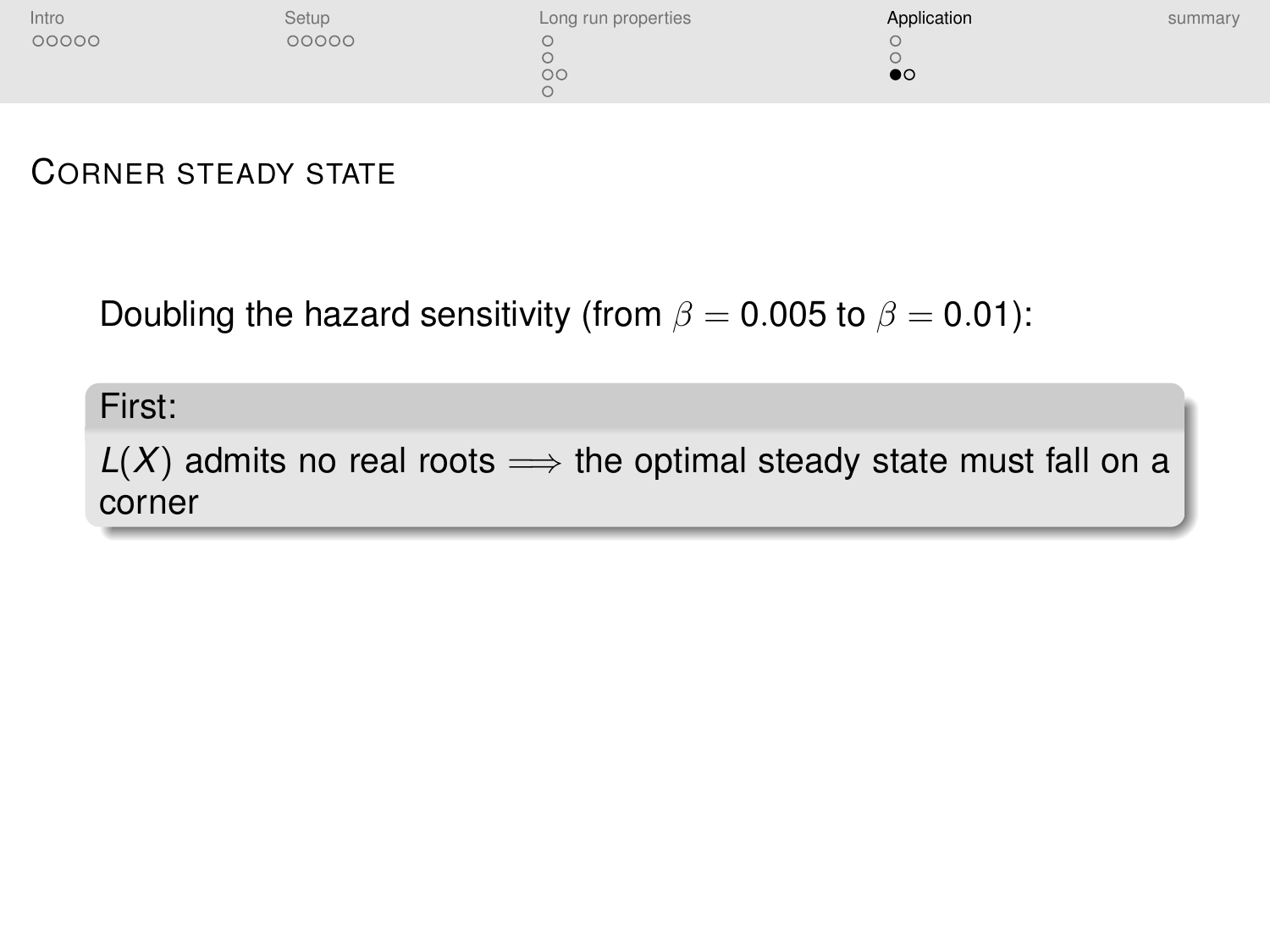| Intro | Setup | Long run properties | Application | summary |
|-------|-------|---------------------|-------------|---------|
| 00000 | 00000 |                     |             |         |
|       |       |                     |             |         |
|       |       | $\circ$ c           |             |         |
|       |       |                     |             |         |

#### CORNER STEADY STATE

Doubling the hazard sensitivity (from  $\beta = 0.005$  to  $\beta = 0.01$ ):

#### First:

 $L(X)$  admits no real roots  $\implies$  the optimal steady state must fall on a corner

#### Second:

Only the corner  $\hat{X}\equiv(\hat{\bm{Q}},\hat{k})$   $=(0,0)$  satisfies the necessary conditions for an optimal steady state  $\Longrightarrow$   $(\hat{Q}, \hat{k}) = (0, 0)$  is the unique optimal steady state.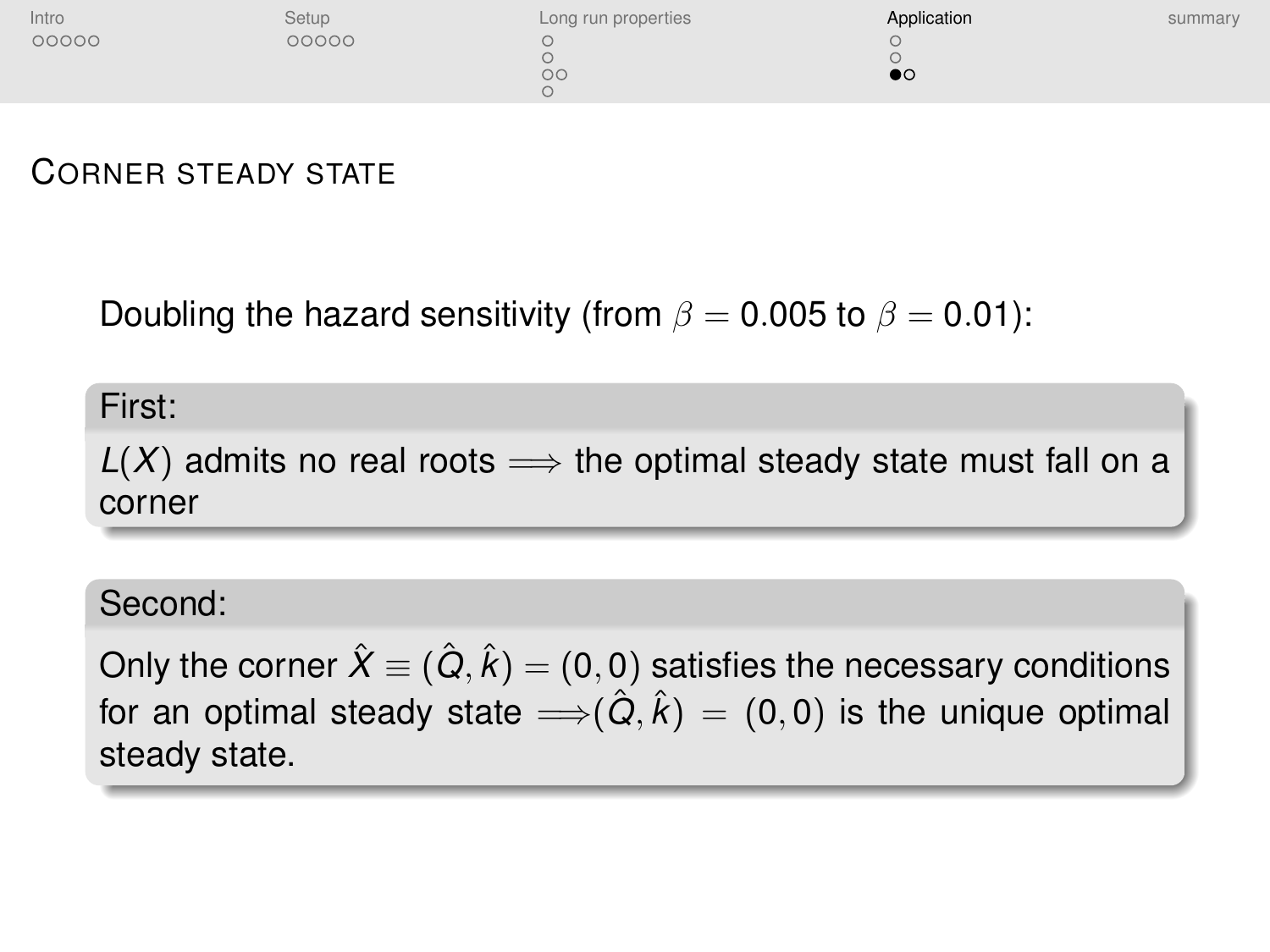| Intro | Setup | Long run properties | Application    | summary |
|-------|-------|---------------------|----------------|---------|
| 00000 | 00000 |                     |                |         |
|       |       |                     |                |         |
|       |       | $\circ$             | $\circ\bullet$ |         |
|       |       |                     |                |         |

## CORNER STEADY STATE (CONT.)

■ The strong dependence of the hazard rate on the GHG stock provides a strong incentive to reduce emissions and bring the occurrence probability down to zero.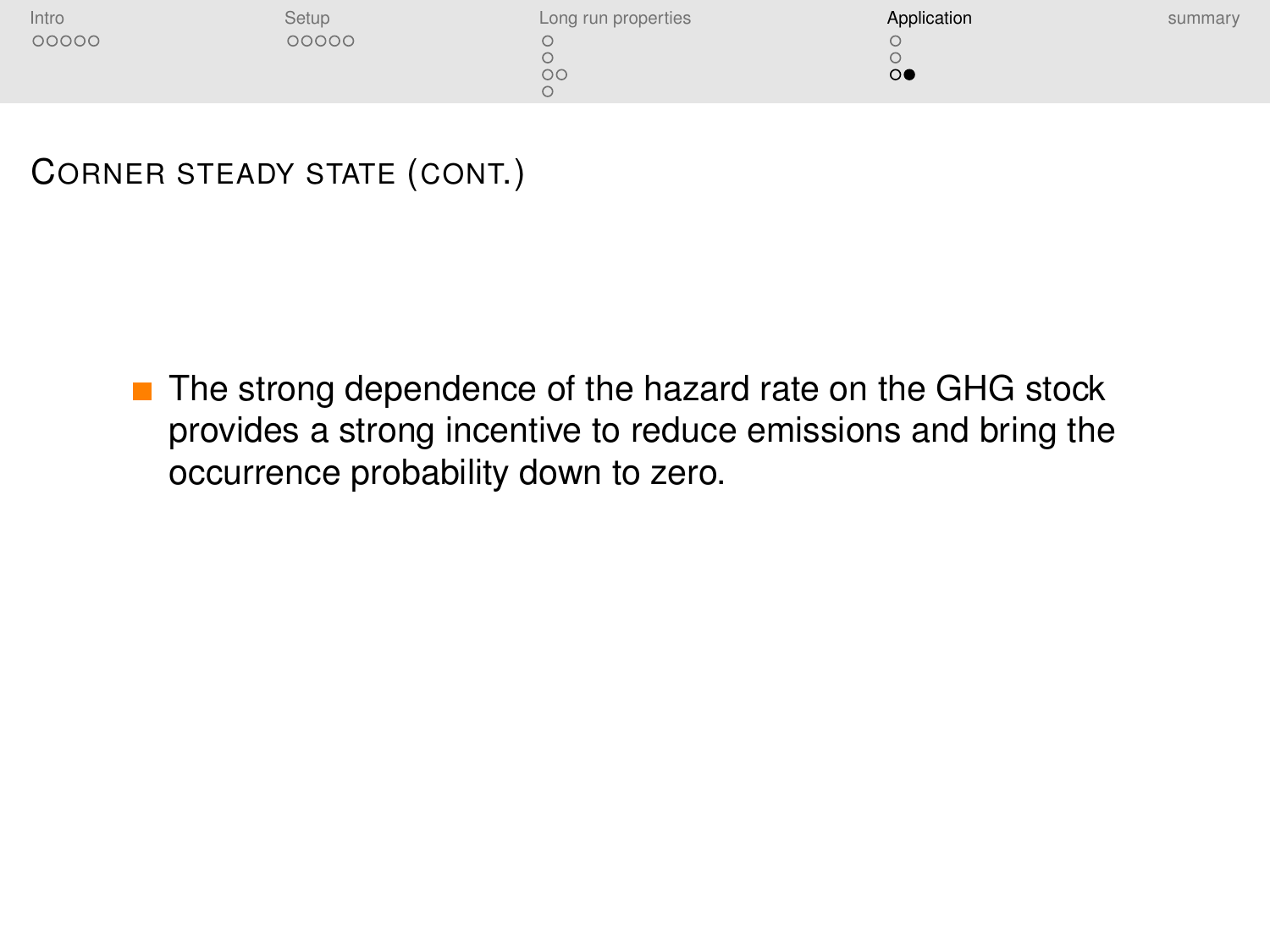| Intro | Setup | Long run properties | Application    | summary |
|-------|-------|---------------------|----------------|---------|
| 00000 | 00000 |                     |                |         |
|       |       |                     |                |         |
|       |       | $\circ$             | $\circ\bullet$ |         |
|       |       |                     |                |         |

## CORNER STEADY STATE (CONT.)

- $\blacksquare$  The strong dependence of the hazard rate on the GHG stock provides a strong incentive to reduce emissions and bring the occurrence probability down to zero.
- **Eliminating the catastrophic risk removes the motivation to invest** in adaptation, hence the adaptation capital stock *k* is also driven down to its lowest feasible level.